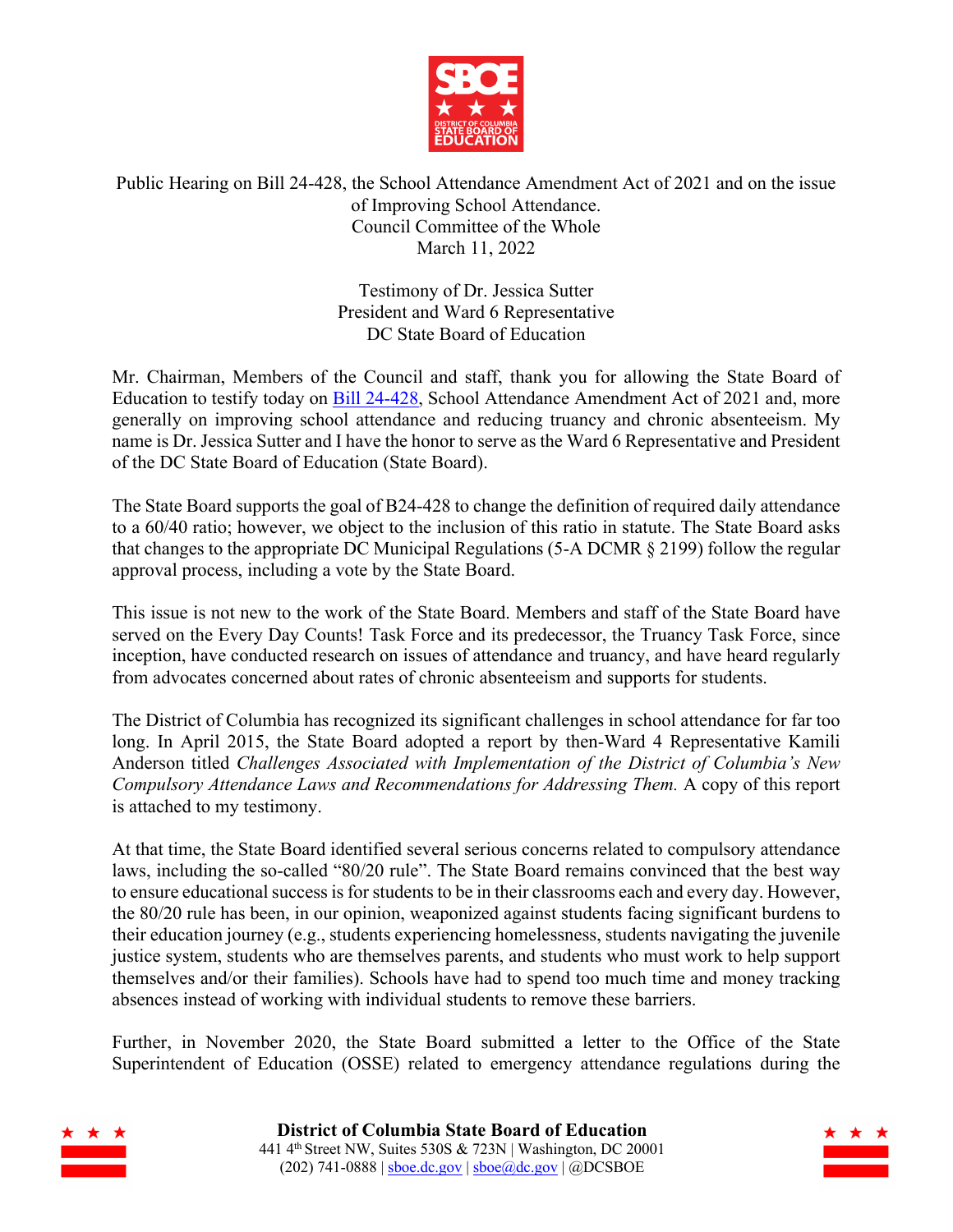

2020–21 school year. In the State Board's letter, we called on OSSE to, among other things, do the following:

- Push local education agencies (LEAs) to provide more guidance and clarity to students and families about how their learning management systems (LMS) would be used to track attendance,
- Collect data that will provide insight into best practices and challenges LEAs are encountering related to tracking attendance and engagement, and
- Prepare additional proposed regulations to go into effect after the 2020–21 school year that would permanently change the unintended negative impacts of the 80/20 rule.

A copy of the letter to OSSE is attached to my testimony. To the best of my knowledge, OSSE has not taken action on these suggestions from the State Board.

I want to be very clear about this: The State Board supports a change to 80/20 and has been on record as supporting that change since 2015. Our concern is that since we requested that change in 2015 and again noted concerns in 2020, the Executive has not brought any regulations for that change for our review and vote. We are hopeful that this hearing will push the Executive to move those regulatory changes to the State Board in the near future. For our part, we commit to a swift review of any proposed regulations.

Further, with respect to the actual language included in B24-428, the State Board questions the usage of "physically in attendance", such that we have learned over the course of the COVID-19 pandemic that learning might take place in different postures. The State Board also notes the usage of the term "public transportation" – and asks for clarity on if this term is exclusive to Washington Metropolitan Area Transit Authority (WMATA) trains and buses, or also for OSSE transportation buses.

The State Board remains concerned about dismal data on school attendance, but is equally concerned that the Executive and Council continue to place additional responsibilities on schoolbased staff without providing adequate funding and positions to make a real impact on student attendance. The State Board believes this lack of dedicated staff and training causes significant frustration for students and school staff. As noted above, our November 2020 letter called on OSSE to collect data from LEAs on best practices and challenges—to help us better understand the attendance issue at hand. For instance, the Every Day Counts! Task Force has released data on how inconsistent schools are in using Student Support Teams to identify and eliminate individual student barriers before their attendance becomes chronic.

We know that school attendance nationwide is hugely problematic. A January 2021 article from the American University School of Education noted that:



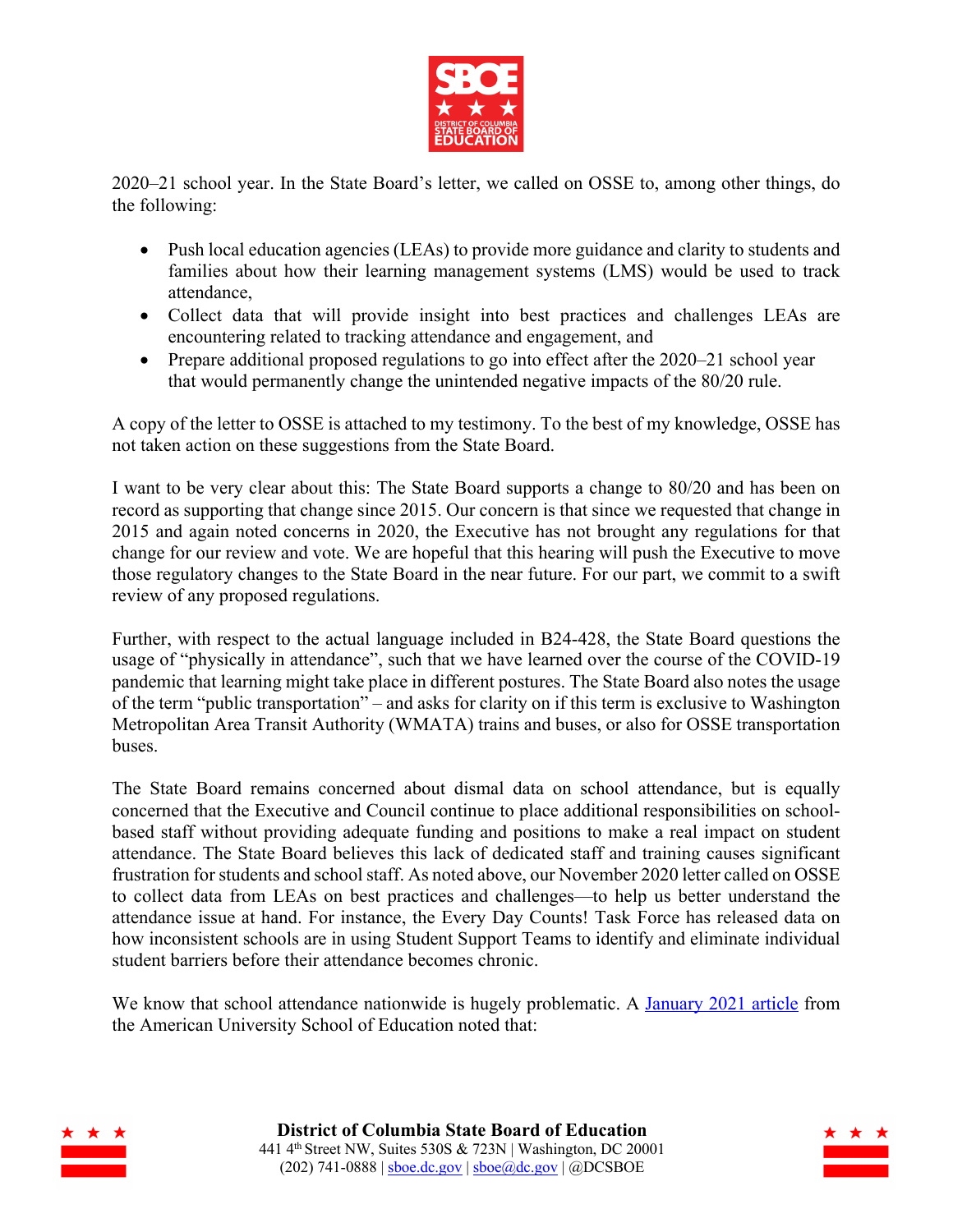

- More than seven million students in the US—16 percent of the student population—missed 15 or more days of school (making them chronically absent).
- Approximately 800 school districts reported more than 30 percent of their students missed at least three weeks of school.
- Chronic absenteeism rates are highest in high schools—where about one in five students is chronically absent.

The *2020-2021 Attendance Report* submitted to the Council by OSSE notes that: "In the 2020-21 school year, chronic absenteeism increased to 31 percent, about a point higher than the last full year of data in 2018–19. Truancy increased dramatically in the 2020–21 school year to a five-year high of nearly 39 percent." I would call the Council's attention to the 39 percent truancy rate which represents a substantial increase of students who have accumulated 10 or more unexcused absences during the school year. I have included a chart from the Attendance Report as well to demonstrate that despite all the efforts in the District since 2014, our chronic absenteeism and truancy rates are going up, not down as we hoped.



Figure 1: State-level rates of Truancy and Chronic Absenteeism

The Attendance Report also states that "students who were considered at-risk were 3.7 times more likely to be chronically absent than their peers after accounting for other characteristics such as gender, race, ethnicity, and other indicators of economic and educational status" and "Black or African American and Hispanic or Latino students were more likely to be truant than other students".



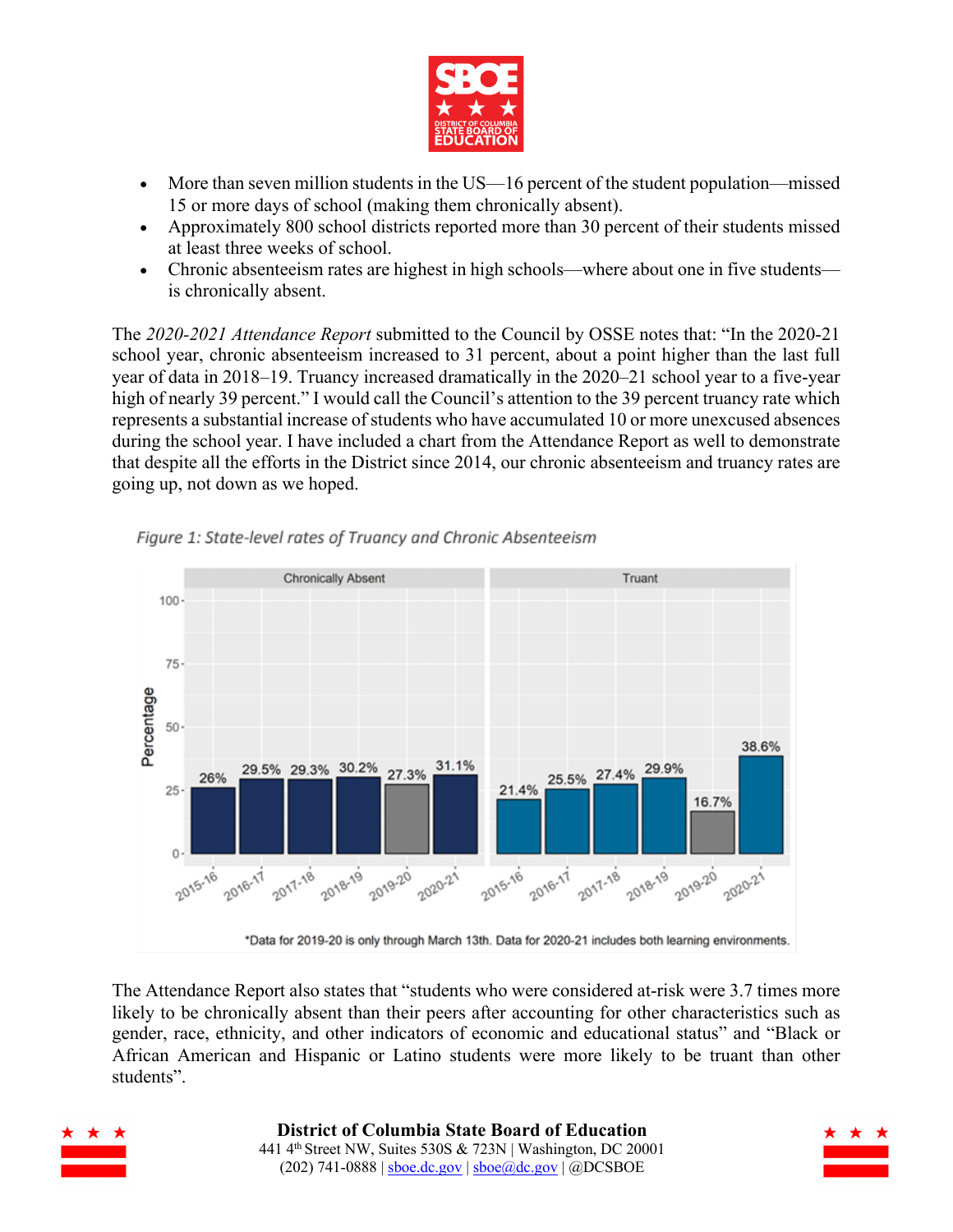

Clearly, what we are doing is not enough. The State Board believes this is the time for bold actions to better serve our students. We urge the Council and the Executive to design a new and innovative school attendance structure that includes broader and deeper support for individual student and school-wide needs, creation and support of community schools across the city, continued investment in safe passage initiatives, programmatic and financial support for social-emotional learning, enhancements and extensions to student and faculty behavioral health services and, importantly, re-thinking economic development and housing policies to support families.

I look forward to hearing the testimony from the Executive today. I want to thank the Council for having this hearing as part of its inquiries into student attendance in the District. I am happy to answer any questions you may have at this time.



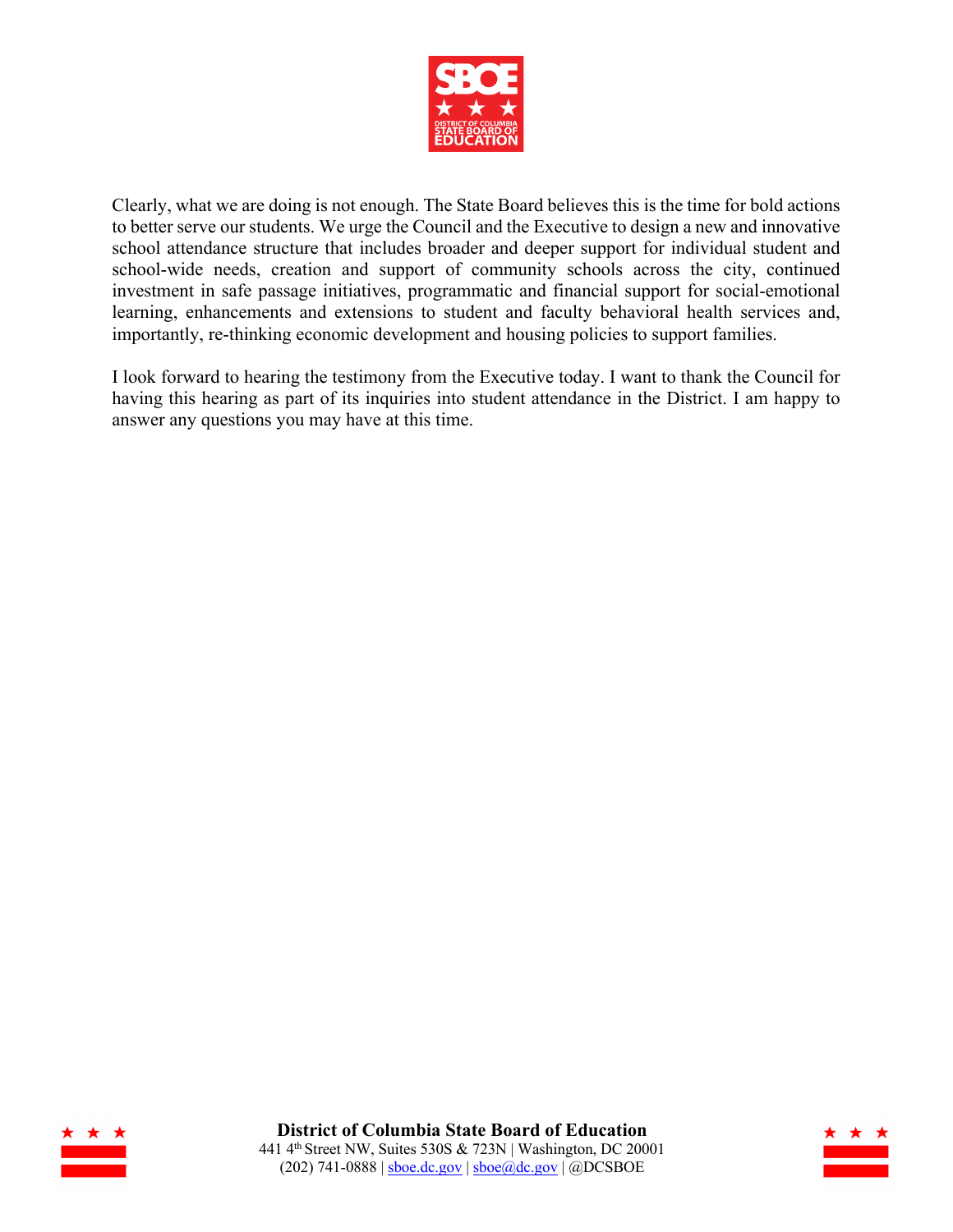

| <b>C SBOE</b> |
|---------------|
|               |
|               |

| To:      | Members, State Board of Education                                                                                                                 |
|----------|---------------------------------------------------------------------------------------------------------------------------------------------------|
| From:    | Kamili Anderson, Chair, Truancy and Student Engagement Committee                                                                                  |
| Subject: | Challenges Associated with Implementation of the District of Columbia's<br>New Compulsory Attendance Laws and Recommendations for Addressing Them |
| Date:    | April 1, 2015                                                                                                                                     |

#### **Executive Summary**

 $\overline{a}$ 

Truancy and chronic absenteeism have profound impacts on student learning and success.<sup>1</sup> New attendance rules mandated by the Council of the District of Columbia (the Council) and approved by the State Board of Education (State Board) in 2013 established an early-warning system that requires schools to identify and support chronically absent students before they veer off track academically.

Several provisions, notably the so-called "80/20 rule," have been brought to the State Board's attention as problematic in their implementation. After hearing concerns about the attendance rule's negative effect on school staff, students, families, and truancy rates, the State Board conducted research, site visits, and roundtables to learn more about the implementation challenges. It was noteworthy that roundtable participants included high school principals and assistant principals from across the city.

Through the course of the State Board's research, the Board uncovered discrepancies in how the District's school administrative bodies, namely the District of Columbia Public Schools (DCPS), the Office of the State Superintendent (OSSE) and the Public Charter School Board (PCSB), and schools have experienced the impact of the law change. Quite significantly, District school administrative bodies deem the law a success so far in reducing truancy, while school personnel express that they have experienced the opposite effect because of how they have had to implement the policy. School-level implementation challenges fall into the following four buckets.

First, attendance systems at the high school level have not been be reconciled with new truancy rules, leading to the unintended consequence of labeling tardy students as absent – which can ultimately lead to their involvement in the family court system. This problem is particularly acute in high schools with block scheduling, where the first class, regardless of length, can represent a quarter of the instructional day. Second, truancy rules are enforced inconsistently across schools; some schools prohibit students who are more than 10 minutes late from entering their first class, leading them to be counted as absent under the 80/20 rule. Third, the new rules have created obstacles for families who choose to engage their students in educationally enriching activities during school time, the most recent examples of which included a student who plays in international music competitions, a grandmother who took her grandchild to the 50<sup>th</sup> anniversary of the march on Selma, Alabama, and the parents who took a sibling to the adoption of his/her sibling. Fourth, school personnel feel "buried in paperwork" demanded by

<sup>441 4</sup>th Street NW, Suite 723N, Washington, DC 20001 | 202.741.0888 <sup>1</sup> Absences Add Up: How School Attendance Influences Student Success. Attendance Works report, August 2014 *[http://www.attendanceworks.org/wordpress/wp-content/uploads/2014/09/Absenses-Add-Up\\_090114-1-1.pdf](http://www.attendanceworks.org/wordpress/wp-content/uploads/2014/09/Absenses-Add-Up_090114-1-1.pdf)*

www.sboe.dc.gov | sboe@dc.gov | facebook.com/dcstateboard | @DCSBOE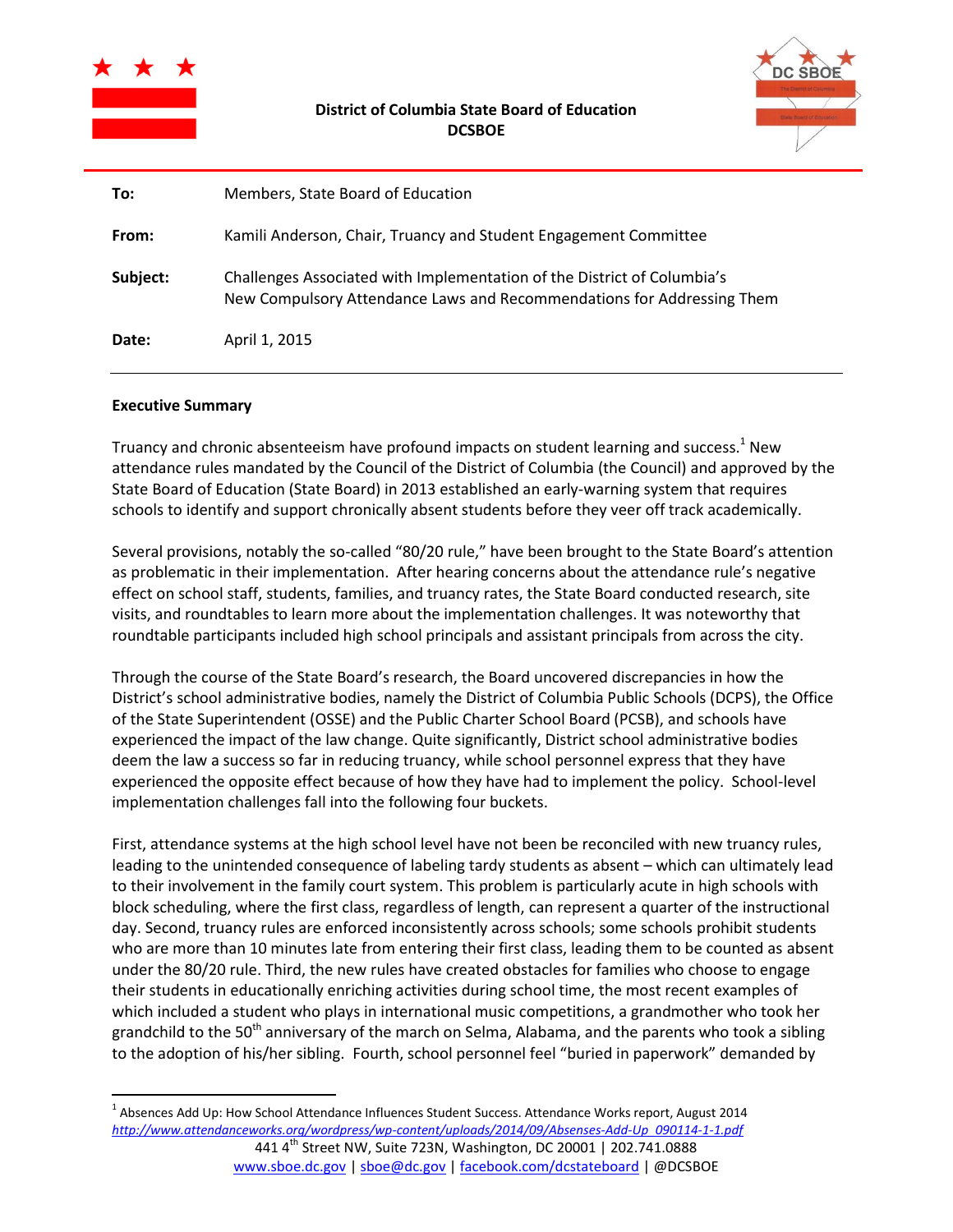the new law, which has required school staff who would ordinarily be involved with addressing the root causes of truancy to address the symptomatic elements instead.

Based on these conclusions of the State Board's research, the Truancy and Student Engagement Committee recommends the State Board take the following actions:

- 1) Call for Office of the State Superintendent for Education (OSSE) to investigate the challenges and inconsistent findings reported by school-based administrators, along with practices employed at the school-level, in the recordation of student absences and tardies based on the 80/20 rule. OSSE shall provide a report of its findings to the Board and the Deputy Mayor of Education (DME) no later than August 30, 2015. The report shall include a proposal to implement solutions that ensure uniform, fair, and accurate reporting of absences and tardies across all District of Columbia schools or to make adjustments to the definition of "present" within the schools.
- 2) Call for OSSE to evaluate the impact of the District of Columbia's attendance regulations, including the 80/20 rule, on students, their families, the criminal justice and human service (e.g., CFSA) systems, and school climate. The report shall be delivered to the State Board no later than December 31, 2016, and shall include a cost-benefit analysis related to full compliance with compulsory attendance regulations.
- 3) Advise the Council of the District of Columbia to appropriate funds for the development and implementation of solutions that will ensure uniform implementation of the District's school attendance laws, support school-based administrative staff in the accurate reporting of student attendance, and strengthen truancy prevention work in schools.
- 4) Call for OSSE to conduct research on truancy-prevention practices and strategies in the District of Columbia as well as in other districts and states, including an investigation into the background and rationale for implementing the 80/20 rule, and report to the State Board no later than December 31, 2015.
- 5) Advise the DME, in consultation with DCPS and the Public Charter School Board, to investigate the limitations of compulsory attendance regulations on student learning that extends beyond the classroom, with particular focus on potential changes in practice which could include expansion of the definition of "excused" absences to include guided learning opportunities that extend beyond the classroom.
- 6) Advise the Council and the Mayor to consider expansion of the District's Department of Transportation's (DDOT) student transit subsidy program to include free Metrorail passes for students to travel to and from school and possibly to provide free transportation for parents/guardians of young students to accompany their children to and from school on the bus and Metrorail.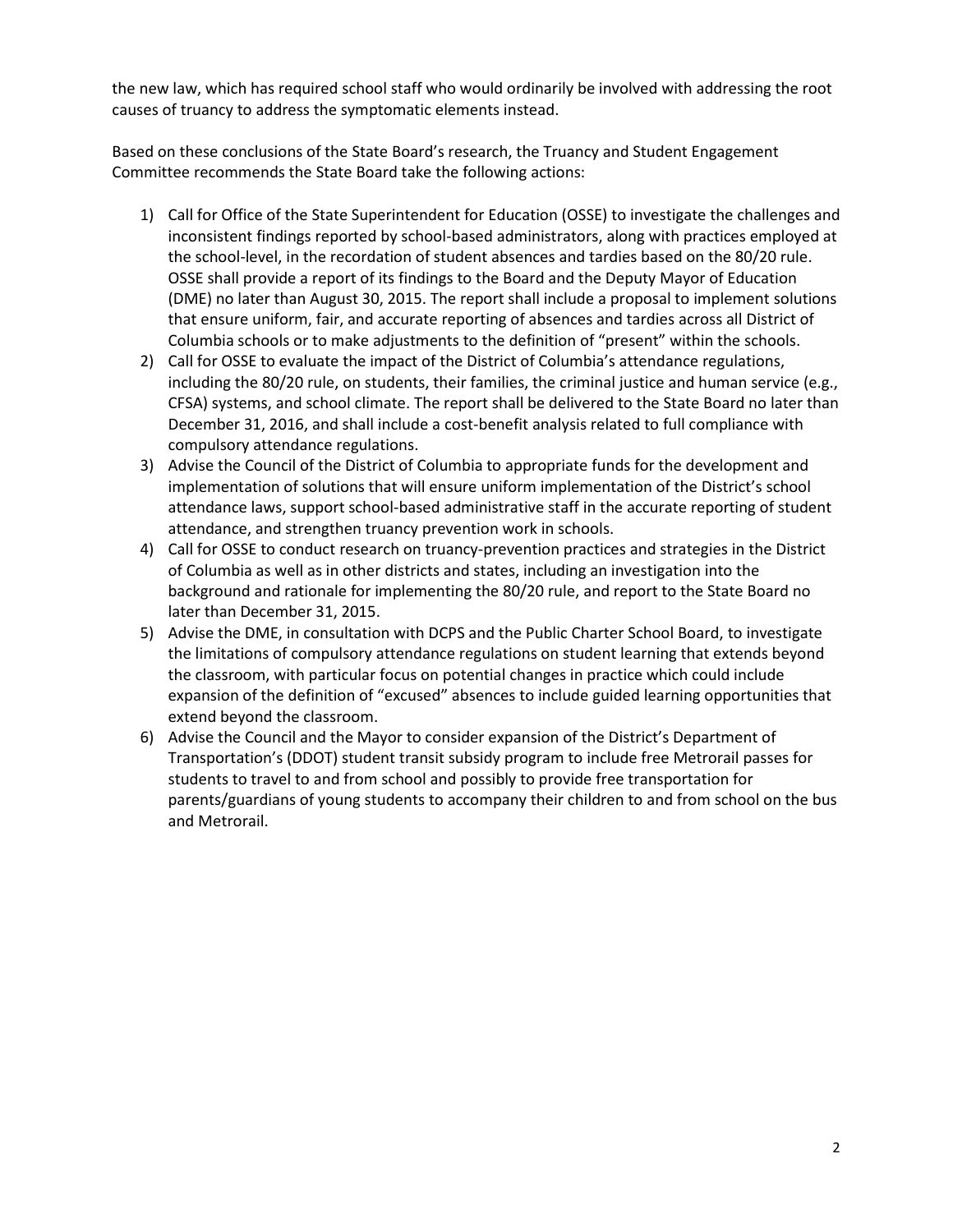# **Background**

In June 2013, the District of Columbia State Board of Education (State Board) approved new compulsory attendance regulations that reduced the threshold of unexcused absences and mandated earlier interventions for truant students and a stricter definition of "present."

The District's LEAs have struggled to comply with key provisions of the law, most prominently the requirement that schools convene a student support team (SST) meeting with students and their parent/guardian after the accrual of five unexcused absences. The State Board soon became aware, however, that some District schools were struggling in communicating the changes wrought by the new law to students and parents and were experiencing increases in truancy rates due to the new present/absent ratios mandated in the law, specifically the so-called "80/20 rule" which considers students "absent" if they miss 20 percent of the school day.

This report details the State Board's efforts to establish facts and achieve solutions to truancy and chronic absenteeism issues that hinder teaching and learning, and prevent too many young people from reaching their full potential. It further discusses some of the many implementation challenges identified by school-level and District personnel since the State Board of Education's approval of revised compulsory attendance regulations in December 2013.

## **History and Timeline**

- **June 19, 2013 –** State Board of Education approved revised compulsory attendance regulations that aligned and conformed to changes made by the Council of the District of Columbia to provisions of the "South Capitol Street Memorial Amendment Act of 2012."
- **Fall 2013 –** Community members alerted Board members to implementation challenges associated with the definition of "present" (the so-called "80/20 rule"). That provision states that in order for a student to be considered present, they must be physically in attendance at scheduled periods of instruction at the educational institution in which they are enrolled for at least 80% of the full instructional day, or in attendance at a school-approved activity that constitutes part of the approved school program for the student.
- **December 18, 2013 –** The State Board approved several technical changes to the compulsory attendance rules to conform to changes made by the "Attendance Accountability Amendment Act of 2013." At this meeting, the State Board directed staff to investigate the concerns raised about implementation of the 80/20 rule further and make a recommendation.
- **Winter 2014 –** State Board staff visit schools to gather information on implementation of compulsory attendance regulations, with emphasis on 80/20 rule.
- **February 19, 2014** The State Board establishes the Truancy and Student Engagement Committee.
- **March/April 2014 –** Initial findings shared with the Truancy and Student Engagement Committee.
- **June 12, 2014** The State Board's Truancy and Student Engagement Committee, chaired by Ward 4 member Kamili Anderson, holds a public roundtable titled, "Moving Past Truancy: Chronic Absenteeism in the District of Columbia" to review the implementation of the compulsory attendance rules and reported implementation problems.
- **November 17, 2014 –** State Board holds public roundtable to learn about implementation challenges and get feedback from principals, teachers, students, and community members.

### **Analysis of Implementation Challenges**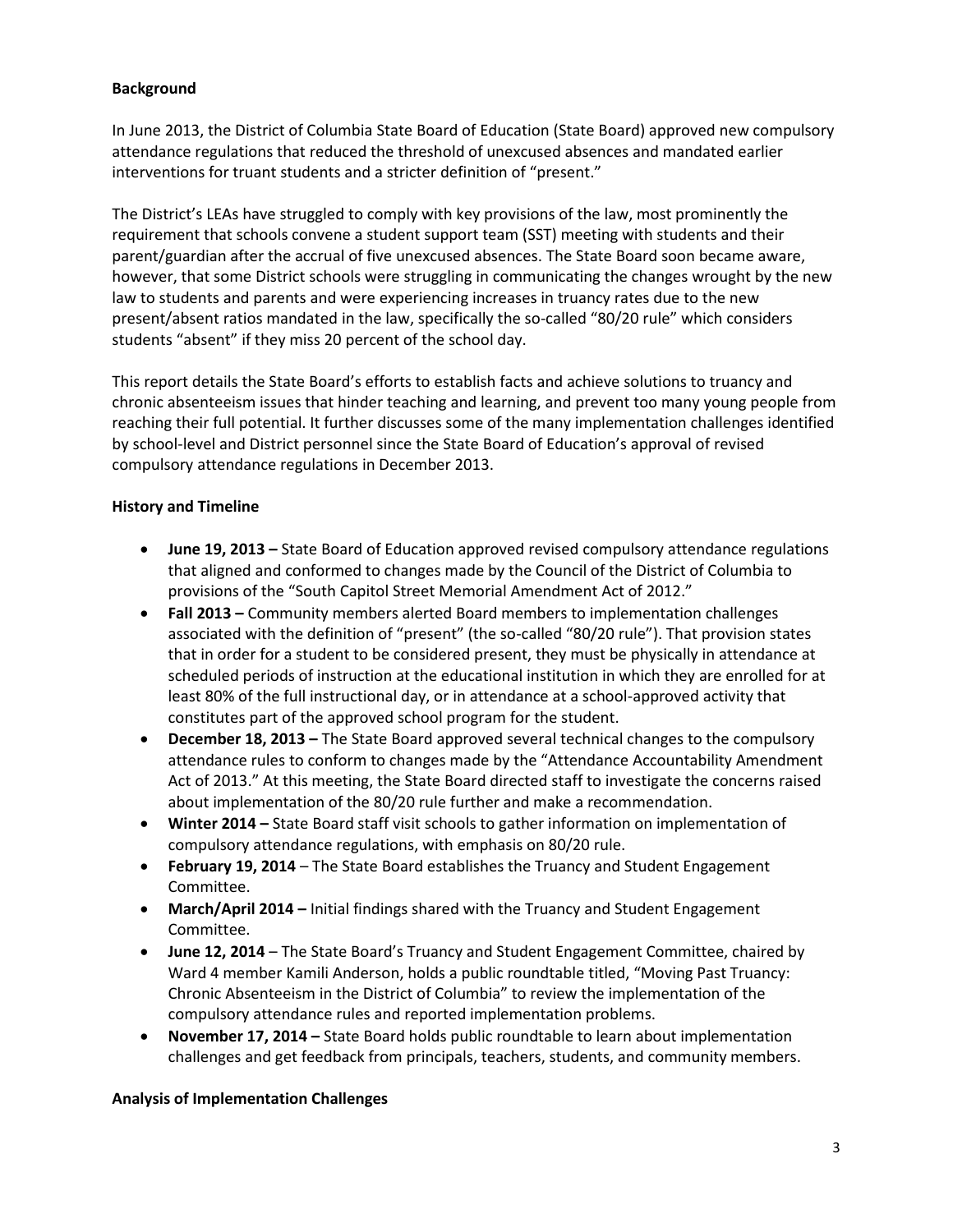On June 19, 2013, the State Board of Education approved additional revisions to the District's compulsory attendance rules (Title 5, Chapter A-21, in the District of Columbia Municipal Regulations [DCMR]) to address student attendance at public schools and schools receiving District funding. The need for revisions emerged with the implementation of the "South Capitol Memorial Amendment Act of 2012" (the Act).

The Act was intended to reduce truancy and increase in-seat attendance for students in the District and prevent the mass shooting that took the lives of 19-year-old William Jones III, 18-year-old DaVaghn Boyd, 18-year-old Tavon Nelson, and 16-year-old Brishell Jones and inflicted a trauma on the entire city. Along with a reduction in truancy, the law aimed to establish a comprehensive youth behavioral health infrastructure and "transform how the District addresses youth behavioral health issues, strengthen our ability to identify signs of unmet behavioral health needs early, and allow us to effectively intervene in order to prevent future negative outcomes."<sup>2</sup> Through changes to the compulsory attendance law, it was hoped that new activities would decrease high school dropout rates, increase grades and graduation rates, and reduce crime and recidivism. However, the need to strengthen attendance rules was again brought to public attention with the tragic disappearance of eight-year-old District of Columbia Public Schools student Relisha Rudd, who accumulated weeks of "excused" absences before school officials investigated and found she hadn't been in a physician's care, but by then it was too late.

Not long after the State Board's adoption of the revised compulsory attendance rules, education advocates and other members of the public expressed concerns regarding the impact of the new definition of present, tardiness, truancy, and in-seat attendance rates. They maintained that the new definition presented a disincentive for students who arrived late to school to remain in school for the remainder of the day as those students would be marked "absent" even if they were physically present for part of the day. At the State Board's public meeting on December 18, 2013, the State Board tasked its staff to investigate this issue further and develop a set of policy recommendations that might address concerns. Since then, Board staff have been actively engaged in researching attendance rules in other jurisdictions and exploring the impact that the new compulsory attendance laws are having on absenteeism, school truancy, and in-seat attendance rates.

In the past year, additional issues with implementation of the compulsory attendance regulations have come to light. In April 26, 2014, and article by the *Washington Post's* Emma Brown and Keith L. Alexander included comments from Kaya Henderson, Chancellor of the District of Columbia Public Schools. She said that "officials in high-truancy schools are overwhelmed and often struggle to meet the new requirements. As of early January, fewer than 40 percent of the system's chronically truant students had been referred to child welfare as required by law, according to school data." The Chancellor added that the new expectations have "made us [DCPS] more vigilant and have helped us to focus on attendance. But I am worried that I have people whose entire job is the compliance and paperwork…and I think that does not then allow us to do the deeper things that engage students."<sup>3</sup>

In September 2014, the revised compulsory attendance rules were highlighted again when the

 2 [http://www.huffingtonpost.com/david-catania/south-capitol-memorial-amendment-act\\_b\\_1389638.html](http://www.huffingtonpost.com/david-catania/south-capitol-memorial-amendment-act_b_1389638.html)

<sup>&</sup>lt;sup>3</sup> [http://www.washingtonpost.com/local/education/truancy-absenteeism-a-chronic-problem-in-dc](http://www.washingtonpost.com/local/education/truancy-absenteeism-a-chronic-problem-in-dc-schools/2014/04/26/0269291e-cb1f-11e3-a75e-463587891b57_story.html)[schools/2014/04/26/0269291e-cb1f-11e3-a75e-463587891b57\\_story.html](http://www.washingtonpost.com/local/education/truancy-absenteeism-a-chronic-problem-in-dc-schools/2014/04/26/0269291e-cb1f-11e3-a75e-463587891b57_story.html)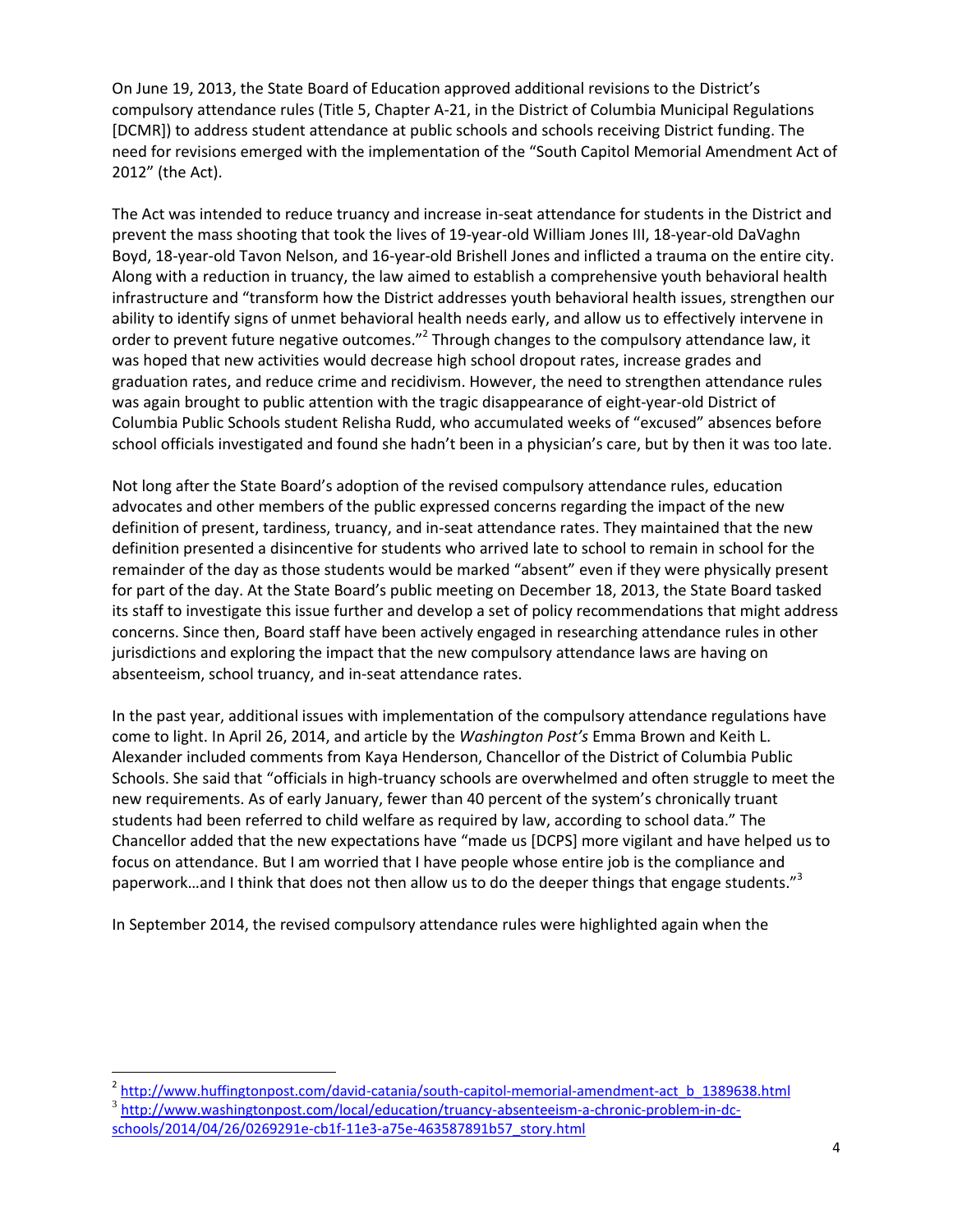*Washington Post* reported on the story of an Alice Deal Middle School student and piano prodigy, Avery Gagliano, who was seemingly labeled as a truant despite her attendance record reflecting that her absences while performing abroad were excused for being "authorized school activity."<sup>4</sup> However, her family still received form letters threatening Child and Family Services Agency referrals. This error only served to confuse and ultimately frustrate them to the point of removing their daughter from the public school system altogether and educating her at home. This situation highlights the conflict between a broadly applied law and the need for schools to both comply and consider individual circumstances.

As DCPS officials pointed out in response to both the Rudd and Gagliano cases, school personnel typically have relationships with families that allow them to know extenuating circumstances and exercise flexibility in invoking truancy regulations when determining whether an absence is excused or unexcused. In practice, however, it appears that complying with the attendance rules meant, in one case, a school having to accept the false assurance that a child was missing school for medical reasons, and in the other, having no flexibility to consider individual circumstances.

# **The 80/20 Rule**

 $\overline{a}$ 

The revised compulsory attendance rules included a new definition of "present" in the District's schools. Under the new 80/20 rule, for a student to be considered present, they must be physically in attendance at scheduled periods of instruction at the educational institution in which they are enrolled for at least 80 percent of the full instructional day or in attendance at a school-approved activity that constitutes part of the approved school program for that student. Prior to December 2013, when the State Board was considering its vote on additional revisions to the compulsory attendance rules, which included the 80/20 rule, several education stakeholders and members of the community expressed their concerns about the revised definition of "present" contained in the new regulations. They claimed that the new definition presents a disincentive for students to persist in school on a day when they are tardy or missing for a portion of a day because they would be marked "absent" for the entire day, even if they were physically present for part of it—though less than the 80 percent threshold. They further warned that if such students accrued enough absences during the course of a school year as a result of this rule, especially if those absences went unexcused, they or their parents might face disciplinary referral or other action, warranted or unwarranted.

During winter 2013, at the State Board's insistence, Board staff conducted interviews with school principals and attendance staff to get a sense of the impact that the new compulsory attendance laws were having on school truancy and in-seat attendance rates.<sup>5</sup> They also held interviews with leaders and staff from several educational and social advocacy organizations and from the DCPS Office of Youth Engagement. Additionally, staff attended several meetings of the citywide Truancy Task Force, and conducted research into attendance laws and perspectives on those laws in other jurisdictions (including both states and cities).

The State Board staff's findings can be summarized as follows:

5 **Truancy** = Accumulation of more than 10 unexcused absences

<sup>&</sup>lt;sup>4</sup> [http://www.washingtonpost.com/local/in-dc-a-12-year-old-piano-prodigy-is-treated-as-a-truant-instead-of-a](http://www.washingtonpost.com/local/in-dc-a-12-year-old-piano-prodigy-is-treated-as-a-truant-instead-of-a-star-student/2014/09/08/58962746-3727-11e4-bdfb-de4104544a37_story.html)[star-student/2014/09/08/58962746-3727-11e4-bdfb-de4104544a37\\_story.html](http://www.washingtonpost.com/local/in-dc-a-12-year-old-piano-prodigy-is-treated-as-a-truant-instead-of-a-star-student/2014/09/08/58962746-3727-11e4-bdfb-de4104544a37_story.html)

**In-Seat Attendance** = Number of days student is present divided by the number# of days student is enrolled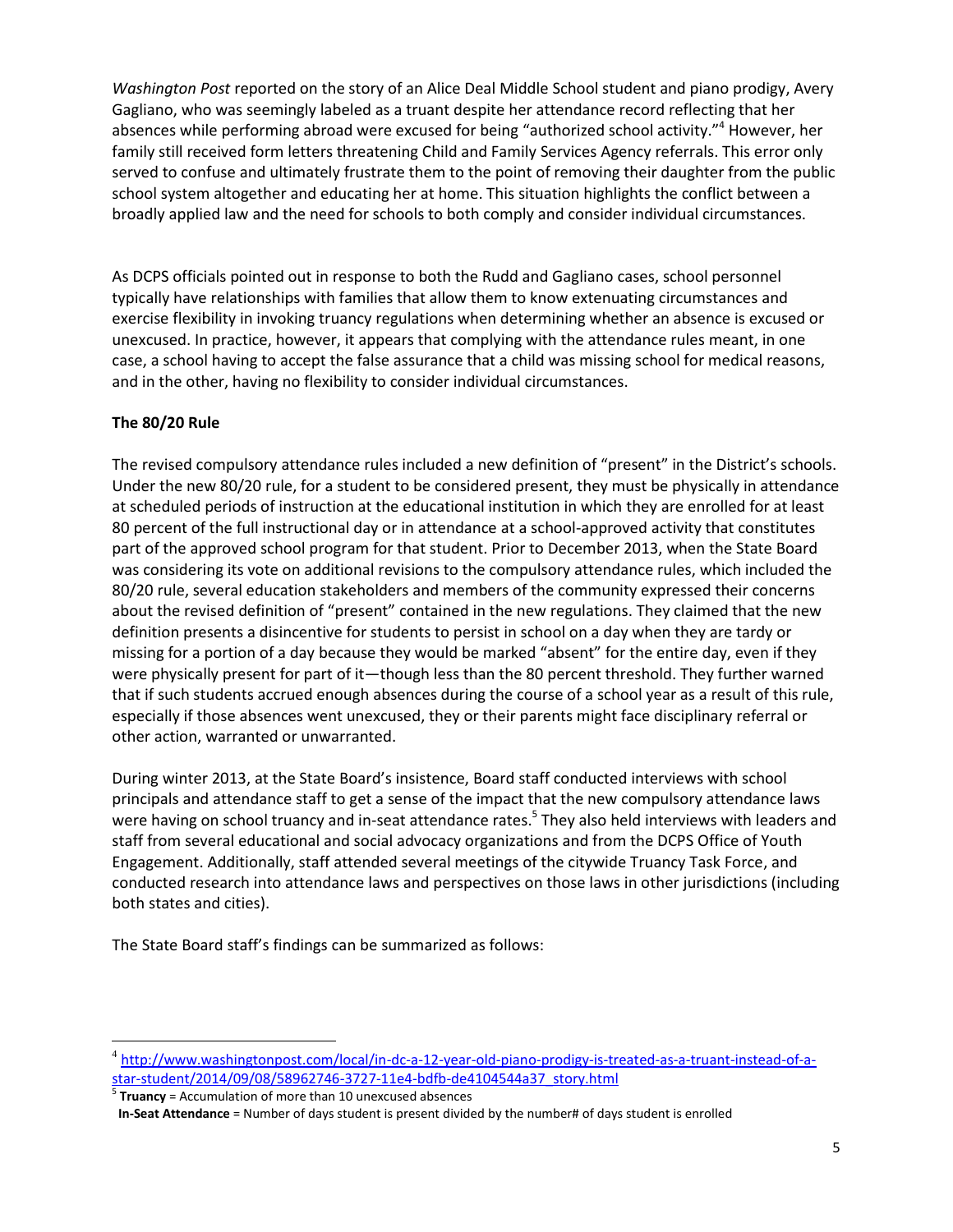- Principals and personnel at the DCPS comprehensive high schools that State Board staff visited voiced the greatest concerns regarding the implementation of the 80/20 rule. They claimed that their truancy rates had increased and that their staff members were being spread very thin to handle the paperwork associated with documenting attendance under the new rule. In their view, the 80/20 rule was having a largely negative impact on student attendance and truancy rates, and they were very eager for a solution to the problems that they believed had arisen as a result. No measureable impact from the new rule was noted by interviewed personnel at the public charter schools.<sup>6</sup>
- By contrast, staff in the DCPS Office of Youth Engagement maintained that the impact of the 80/20 rule on the public schools had not been as great as they had anticipated. They confirmed DCPS' support for the 80/20 rule and indicated that they would appreciate the opportunity to collaborate with the State Board in addressing the concerns raised by school-based personnel about the rule and its impact.
- Data presented to the city-wide Truancy Task Force further contradicted the anecdotal reports of the high school leaders and staff. Those data confirmed that substantial reductions in chronic truancy had occurred over the 2013-2014 school year and that many of the schools of those interviewed actually experienced sharp reductions in their truancy rates. Truancy rates for public charter schools were also shown to have decreased, from 18.8% to 14.9%.
- Interviewees from the advocacy organizations suggested that the conversation around the 80/20 rule be shifted from a focus on truancy to a focus on student engagement. They further suggested that the State Board take a leadership role in promoting this paradigm shift, which could potentially encompass an emphasis on the benefits of regular, on-time school attendance and welcoming school climates while downplaying the need for disciplinary action.

### **How Other Jurisdictions Define "Present"**

 $\overline{a}$ 

Research into the attendance policies of other jurisdictions revealed that the District of Columbia is an outlier in two respects. First, very few jurisdictions define the term "present" within their compulsory attendance laws. Rather, present is often defined within the procedures used to record student attendance. Second, no other jurisdiction was found to use a proportion of as high as 80/20 to measure student attendance. Indeed, the evidence suggests that the District of Columbia has one of the most stringent definitions of present on record.

 $^6$  State Board staff conducted interviews with school administrators and attendance staff at five comprehensive DCPS high schools and two public charter schools. Among the public schools were Anacostia, Dunbar, Eastern, Roosevelt, and Wilson; from the charter side: Center City PCS–Congress Heights and E. L. Haynes Public Charter School. Board staff also engaged the principals of McKinley Technology High School and Cesar Chavez School for Public Policy–Capitol Hill Campus via email correspondence. Both of the latter two schools' principals indicated that their schools were not experiencing any problems with student attendance due to the 80/20 rule, nor had any of their students cited the rule as a reason they did not stay at school after missing part of a day.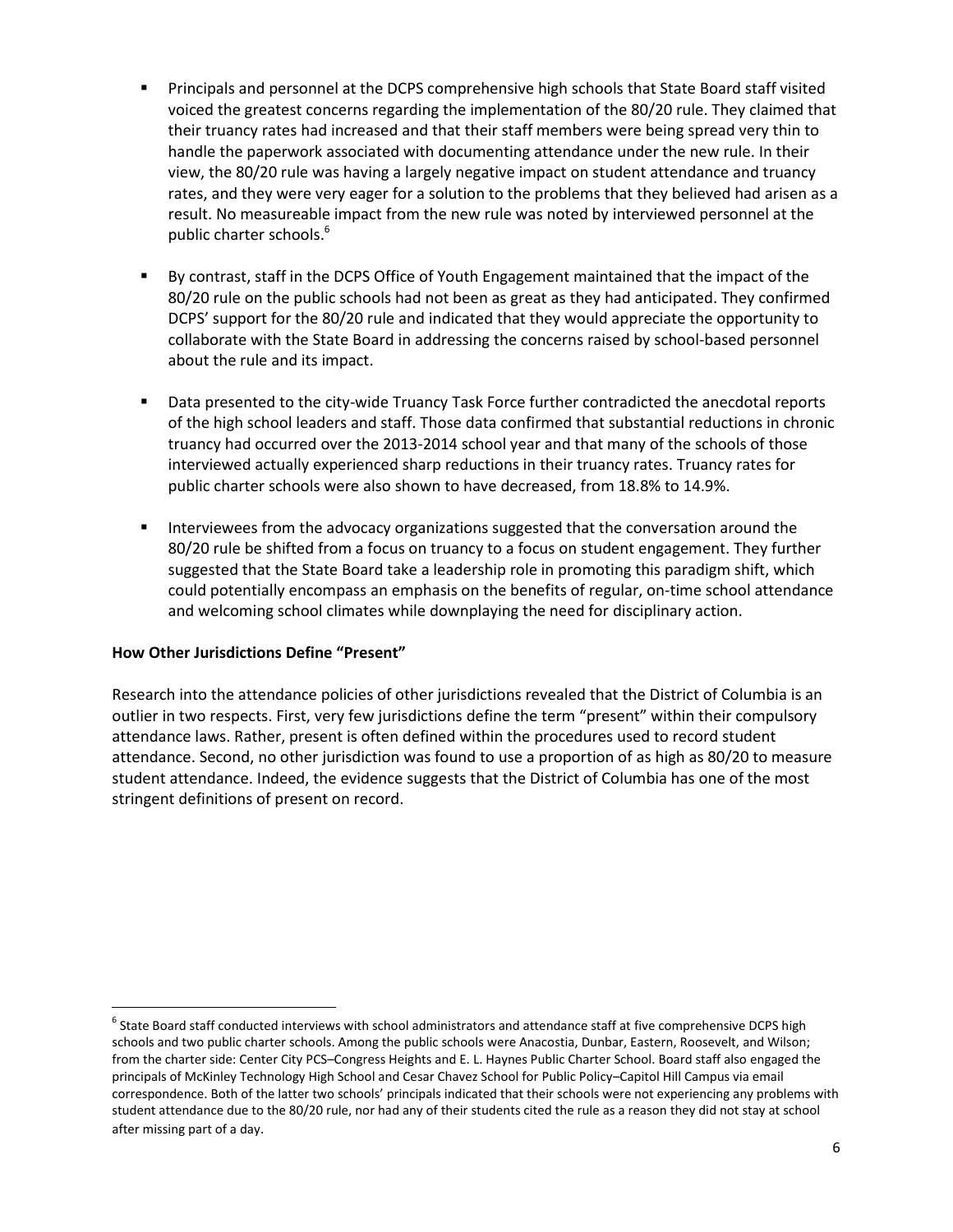The closest jurisdiction with a similar law is West Virginia, where students are considered present if they are in attendance for at least 74 percent of the school day. In Illinois, students must be at school for at least five hours to be marked as present, which, for many schools in that state, translates to a 70/30 proportion. In the Baltimore City and Montgomery County public schools, students are counted as present if they are in attendance for at least four hours of the school day, which roughly equates to a proportion of about 60/40. Other jurisdictions, such as the city of Boston and the state of North Carolina, require a student to be in attendance for at least half the instructional day to be counted as present. Students in Florida's Miami-Dade County public schools are considered present if they are in school for at least two hours.

## **School-Level Perspectives on the 80/20 Rule**

The DCPS principals interviewed by Board staff indicated that their in-seat attendance rates had decreased since the 80/20 rule went into effect. Those at Eastern, Roosevelt, and Wilson, for example, claimed to have experienced a 10-point drop and maintained that their truancy rates had become astoundingly high. The principals also noted that after applying the new rule, more than half the students at Dunbar High School met the criteria for chronically truant and one-third of students at Wilson had more than five unexcused absences, which required a meeting with the Student Support Team.

These schools' principals, administrators, and attendance staff concurred that although the 80/20 rule may not be causing their students to skip school altogether, they could understand how such a scenario might arise. They also noted a number of different problems that have arisen with the rollout and implementation of the new compulsory attendance laws, for example:

- All indicated problems with how the 80/20 rule was rolled out. Many said that they were not aware of the changes the new rule would bring until just before the school year began and thus were unable to develop a robust communication strategy for informing parents and students. They also claimed that they were informed about the new rule in different ways, including through an OSSE brochure, through conversations with colleagues, at a PCSB meeting, and at a DCPS professional development session for attendance counselors, which may have led to inconsistent expectations.
- The interviewed principals and other high school personnel also expressed concern about DCPS's lack of a consistent, mandated master-scheduling structure for its high schools. They pointed out that DCPS high schools have the flexibility to determine their own master schedules (e.g., 4x4, 4x4 AB, traditional 1-7 period structure, etc.), which can have a major impact on their attendance rates:
	- o Wilson High School, for example, has a "skinny" first period that is only 45 minutes long, but since DCPS measures attendance by period, if a student misses that first class, they have missed 25 percent of the day and they are considered absent for the remainder of the day *even* if they arrive at school in time for second period;
	- o Alternately, Roosevelt and Dunbar high schools use block scheduling, so if one of their students misses even one period of the day, they hit the 20 percent threshold and are marked as absent for the whole day.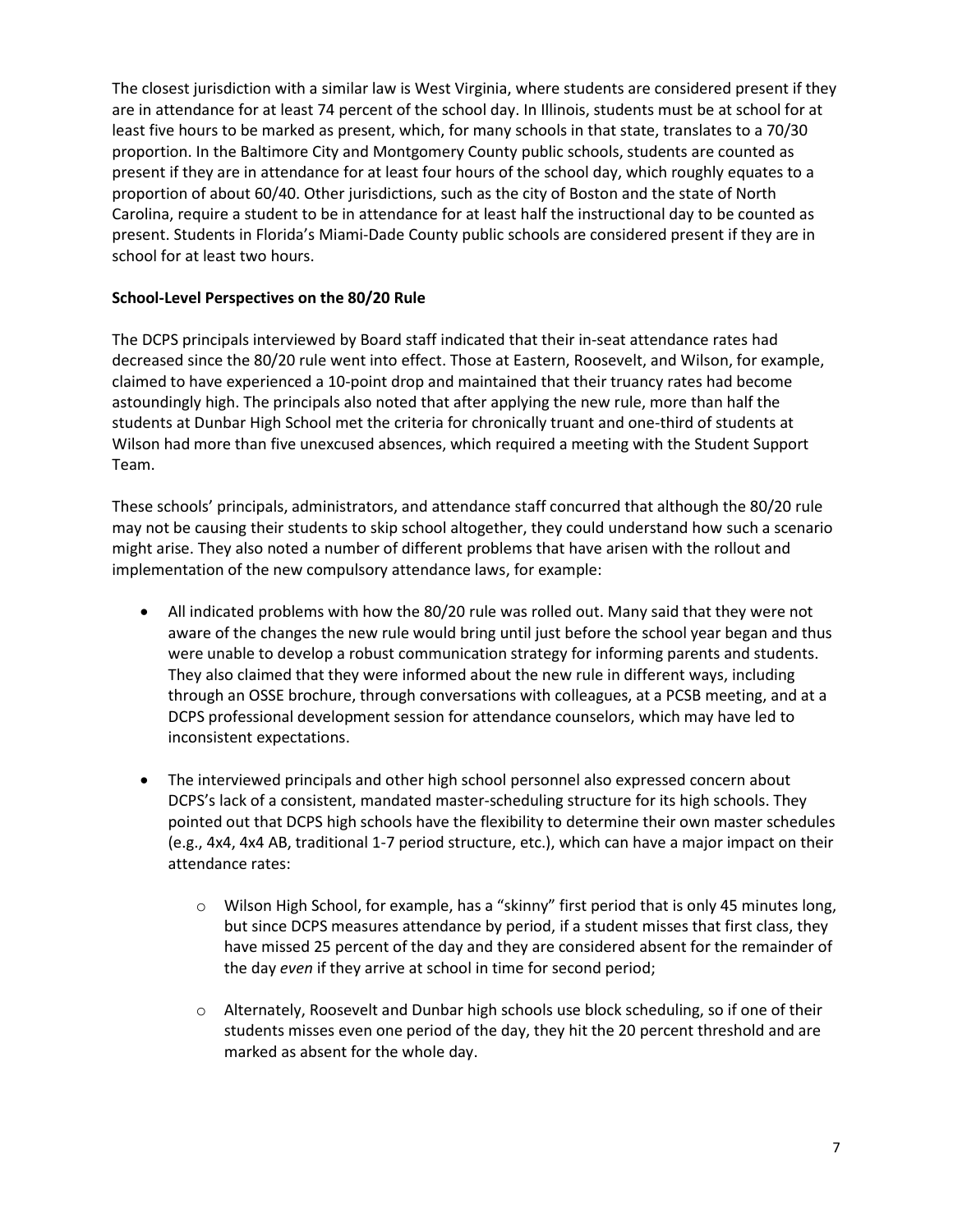- $\circ$  By contrast, first period at Eastern High School is a short advisory period, but if students miss that class their attendance level for the day is at 80% and if they miss another class they are below the threshold of present.
- $\circ$  All the interviewed school personnel contended that the technology systems in use at their schools to record student attendance did not align with the principles of 80/20 rule. They noted that DC STARS, DCPS's student information system, records only the class *periods* at which students are present, not their *time* of arrival. Thus, at Wilson High School, for example, students who arrive after first period, or after 9:20 a.m., are marked as absent for the entire day, even though technically they have until 10:06 a.m. before they hit the 20% threshold.
- The school officials also stated that they do not have enough staff or resources to keep up with all the documentation requirements necessary to comply with the new compulsory attendance laws given the 80/20 rule. They cited the following challenges:
	- $\circ$  Most have one or, at most, two attendance counselors, who are charged with myriad tasks, including monitoring student attendance, issuing the necessary truancy notification correspondence, coordinating and holding SST meetings, conducting home visits, and making court referrals.
	- $\circ$  The tight constraints of the 80/20 rule require them to do a lot of "backpedaling" to track whether students have truly unexcused absences or whether they are attending school-related events, forgot to sign into classes, or arrived late and their teachers forgot to mark them as present. As a result, the school officials maintained that the attendance accounting work "snowballs" very quickly and can cause the misperception that their schools are "not doing their job" of ensuring student attendance. They also noted that their attendance counselors were spending an inordinate amount of time correcting attendance data to comply with the 80/20 rule's recordation requirements.
	- $\circ$  Many school leaders and staff members also claimed that they worried that they are focusing too many of their schools' resources on complying with the 80/20 law to the detriment of those students who really are chronically truant.

### **System-Level Perspectives on the 80/20 Rule**

State Board staff also met with Dr. Art Fields, Director of the DCPS Office of Youth Engagement, and Ms. Andrea Allen, Director of Student Attendance for DCPS, on March 6. Mr. Fields indicated that DCPS is very supportive of the 80/20 rule and would not be advocating for a change in the rule for the foreseeable future. Though Ms. Allen stated that the rule has not had as big of an impact on schools as DCPS anticipated, she agreed with the interviewed school officials' view that its implementation was proving challenging for some schools. The primary challenge both she and Dr. Fields noted, is that the structure of high school schedules does not align well with the new policy. The secondary challenge, in their view, is that schools have different policies for late arrivals, and that can influence whether students are marked as present or absent for first period. They also pointed out that since most teachers take attendance at the beginning of class, changing the attendance status of students who arrive late can be onerous.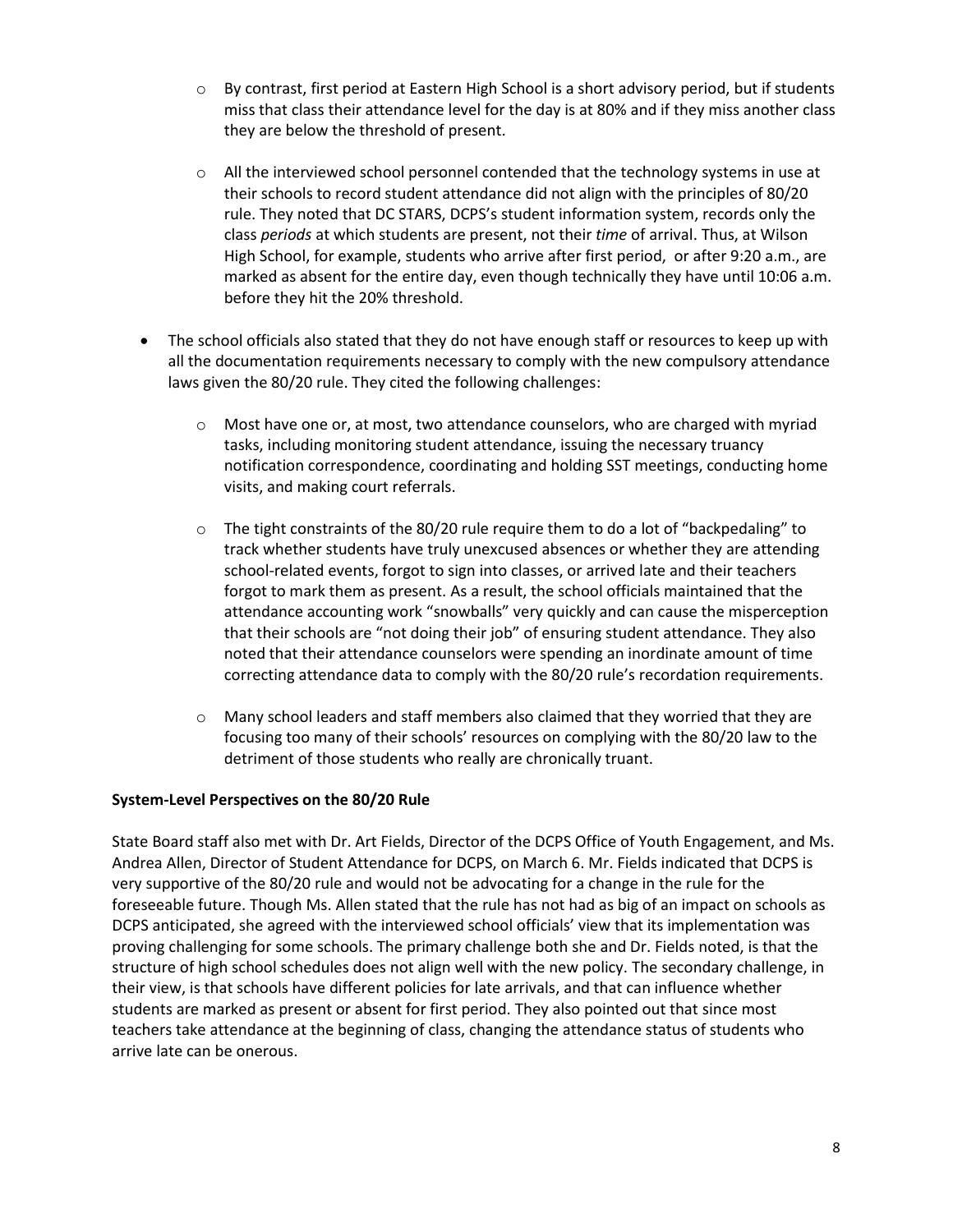Fields and Allen pointed out that DCPS currently allows schools to set their own policies and practices for late arrivals, but they acknowledged that setting clearer parameters and guidance might be beneficial to schools. Ms. Allen agreed to ask school-based DCPS attendance specialists and policy compliance staff for their recommendations on how to address the challenges some schools have faced in implementing the new compulsory attendance requirements. She also indicated that she would request data that could show attendance patterns under the old attendance rule, which defined present as attending at least 60% of the school day (a 60/40 rule) and under the new 80/20 rule. (*Those data, however, were never provided to the State Board.)*

Fields and Allen pointed out that during the first half of the 2013-2014 school year, the Child and Family Services Agency (CFSA) reported a corresponding 20% decrease in the number of referrals for educational neglect. They cautioned that this reduction may have been due to a data "lag" because students are required to have a meeting with their respective School Support Teams (SSTs) before being referred to CFSA. They noted, however, that SST compliance rates at DCPS schools were likewise low, stating that "as of January 5, 2014, 8,105 attendance-related SSTs were needed and schools held 2,902, a compliance rate of approximately 35%."

Importantly, DCPS's CFSA referral rates dropped during the first year of implementation of the new compulsory attendance regulations In the 2013-2014 school year, the compliance rate for CFSA referrals was 46% for both DCPS and PCSB; referrals to Court Social Services Division (CCSD) had compliance rates of 19% for DCPS and 28% for PCSB. In the 2012-2013 school year, DCPS referred 63% of eligible students to CFSA and 57% of eligible students to CSSD. It attributed these declines to the increased focused placed on holding SST meetings, but compliance with CFSA referrals may also have been influenced by school-level officials' knowledge of students' particular circumstances and their perceptions that individual student's situations did not warrant a referral.

The story on the PCSB side was the complete opposite. The PCSB does not require its charter school members to submit data on their compliance with holding SST meetings,<sup>8</sup> yet it reported that charter schools' referral rates to CFSA increasing from 18% to 46% during 2013-14. It attributed this increase to increased effort in reaching out to schools and prompting them to send their reports into CFSA.

# **Advocacy-Organization Perspectives on the 80/20 Rule**

 $\overline{a}$ 

Board staff also discussed the 80/20 rule, its implementation, and its implications with representatives from several advocacy organizations.<sup>9</sup> These advocates' narratives on truancy focused extensively on school climate and problems with the implementation of the new attendance laws. They overwhelmingly maintained that school climate plays a major role in student attendance, not just in terms of safety and engagement, but also with regard to whether or not students perceive that they are welcome at school. Eduardo Ferrer of DC Lawyers for Youth, for instance, stated that schools often are very explicit about who they want to educate and who they do not. He added that this can be done formally, through suspensions and expulsions, and informally, by sending the message to certain children and families that they are not welcome.

 $^7$  DC Public Schools, FY2013 Performance Oversight Responses (p. 88). Retrieved on March 18, 2014 from

http://dccouncil.us/files/performance\_oversight/DCPS\_2013\_Performance\_Oversight\_Responses\_020714\_FINAL.pdf. <sup>8</sup> As stated by Rashida Kennedy, Manager, PCSB Equity and Fidelity at the State Board's Roundtable on Chronic Absence (June 12, 2014).

 $9$  DC Alliance for Youth (DC AYA), DC Lawyers for Youth, Children's Law Center and Critical Exposure.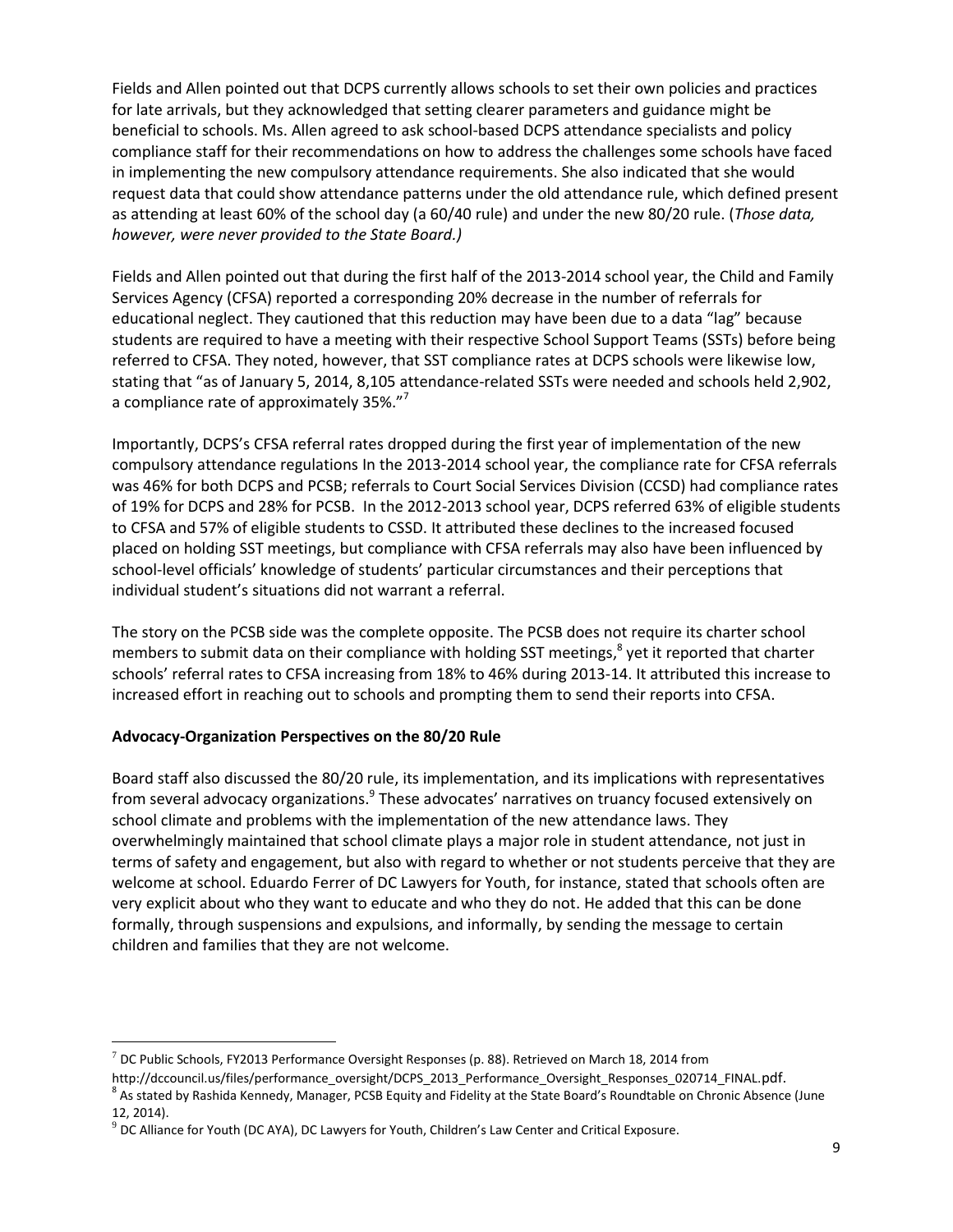Several advocates commented that implementation of the new compulsory attendance rules was being affected both by how student attendance data is collected and by the level of knowledge and understanding school faculty and staff have about the new laws. They noted, for example, that student attendance at most schools is taken by teachers, but that in some schools it is recorded through student sign-in. This, he suggested, leads to great variability in results both across and within schools. Others pointed out inconsistencies in how school personnel implement and understand attendance policies, noting that school security guards are often the gatekeepers to the school buildings and are often left to make judgment calls about which students to let in and which students to shut out. Many high schools, advocates contended, simply do not have strong policies and procedures in place for dealing with late arrivals, with some allowing their students to simply go to class late, while others hold students in the cafeteria until the start of the next period. None of the advocates could provide any examples of District schools that have exemplar policies and procedures for late arrivals.

The advocates focused heavily on other issues as presenting more challenges to overcoming the District's truancy and absenteeism problems than the new attendance rules and regulations. DC AYA staff suggested that transportation is another major barrier to student attendance. They indicated that their organization is currently working to get the District Department of Transportation's citywide Kids Ride Free program expanded to students up to age 24 and to include Metrorail, in addition to Metrobus, in the program. Other advocates called for increased funding for student transportation subsidies and for LEAs to become more inventive about providing transportation for their students, (for example, by creating specialized bus systems for students, such as Capitol Hill parents who send their kids to Yu Ying have done by banding together to pay for a private shuttle to transport their children to and from school).

Few of the advocacy group representatives provided much in the way of specific suggestions about "what works" to help reduce truancy and promote student engagement. Mr. Ferrer, however, pointed out that successful schooling models, such as career academies, might go a long way toward achieving these goals by promoting much stronger connections between students and schools, partly because of the greater relevance of such schools' curricula. He also contended that the conversation should be shifted away from truancy and directed toward student engagement, which also encompasses student attendance, discipline, and school climate. He suggested that the State Board might be more effective by providing leadership on student engagement and helping to promote that issue by holding a public hearing and compiling a report on the topic, by offering a series of recommendations based on the outcomes of that hearing, and then enlisting a network of advocacy organizations to push DCPS, PCSB, and the Council to give strong consideration to those recommendations and to implement programs and policies that squarely promote student engagement.

#### **Truancy Task Force Perspectives on the 80/20 Rule**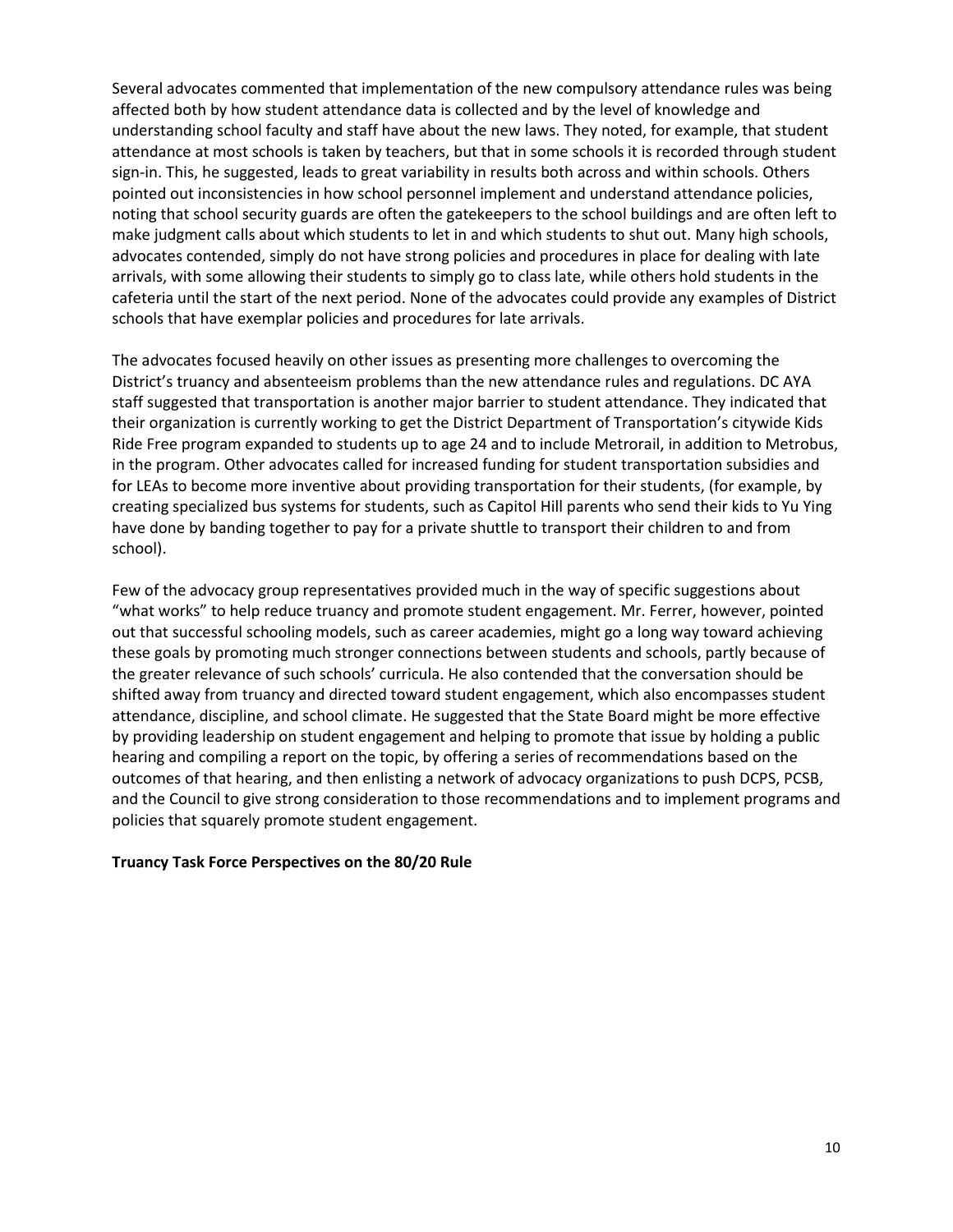At the meeting of the Truancy Task Force State Board staff attended, summative data for the 2013-14 school year was presented that showed dramatic declines in chronic truancy rates. Additional data presented showed that DCPS schools experienced an 8.8 percent decrease in chronic truancy during the 2012-2013 school year, going from a chronic truancy rate of 26.9% to 18.1%. The charter school sector saw a 4-percentage-point decline, dropping their chronic truancy rate from 19% to 15%. The Task Force's data highlighted trends among DCPS schools showing that these decreases largely occurred in the middle (6-8) and high school grades. In the middle grades, rates of chronic truancy dropped by over 20 percentage points. For example, for grade 6 students, the rate fell from 31.6% in the 2012-2013 school year to 9.5% in 2013-2014 school year. High schools were shown to have experienced major declines as well, specifically in the 11<sup>th</sup> grade, where chronic truancy rates dropped from 72.7% to 49% during the course of one school year. Declines noted in the public charter schools were not as extreme. For example, many charter school grade students mirrored the average decline of 4%, which may be due to the fact that chronic truancy rates in the charter sector were not as high as those in DCPS to begin with.

### **Truancy Roundtable Summary**

#### **A conundrum**

Chief among the findings from the State Board staff's interviews was that school-level perspectives on the challenges of implementing the revised compulsory attendance regulations directly contradicted the data collected at the school-system level. DCPS, PCSB, and OSSE data show declines in rates of chronic truancy across schools throughout the District since the implementation of the 80/20 rule. Strong assertions by the school-based leaders and personnel spoke to the contrary. During the November 2014 public roundtable on truancy and the 80/20 rule, convened by the State Board, Board member Anderson, chair of the Board's Truancy and Student Engagement Committee, repeatedly pressed the attendees—who represented a broad spectrum of education stakeholders—to explain how and why key parties held such contrasting perspectives on the issue. How could the "official" data on truancy show improvements across the board while officials based in several of the city's schools, particularly its comprehensive high schools, insist that the opposite is true—that implementation of the new rule has led to the over-identification of tardy students as truant, that the reporting workload associated with the new regulations is overwhelming their staffs, and that the and resources to help students who really needed support to arrive on time and stay in school is lacking?

The answers offered to this question by the roundtable participants were inconclusive, mostly based on conjecture, and pointed to the need for a comprehensive study. The following is a summary of their comments:

**OSSE's Jeff Noel, Assistant Superintendent for Assessment, Accountability, and Research**, suggested that heightened interagency collaboration in making attendance a prominent issue in the District, including the Raise DC effort, may have contributed to the attendance improvements highlighted in his agency's data. He shared that the 80/20 rule was developed based on conversations with other urban centers and a review of national research, but recommended that more research be conducted into the 80/20 rule over time. He also suggested that it might be worth exploring the model used in Detroit to fast-track referrals for students who are identified as particularly high risk of chronic truancy.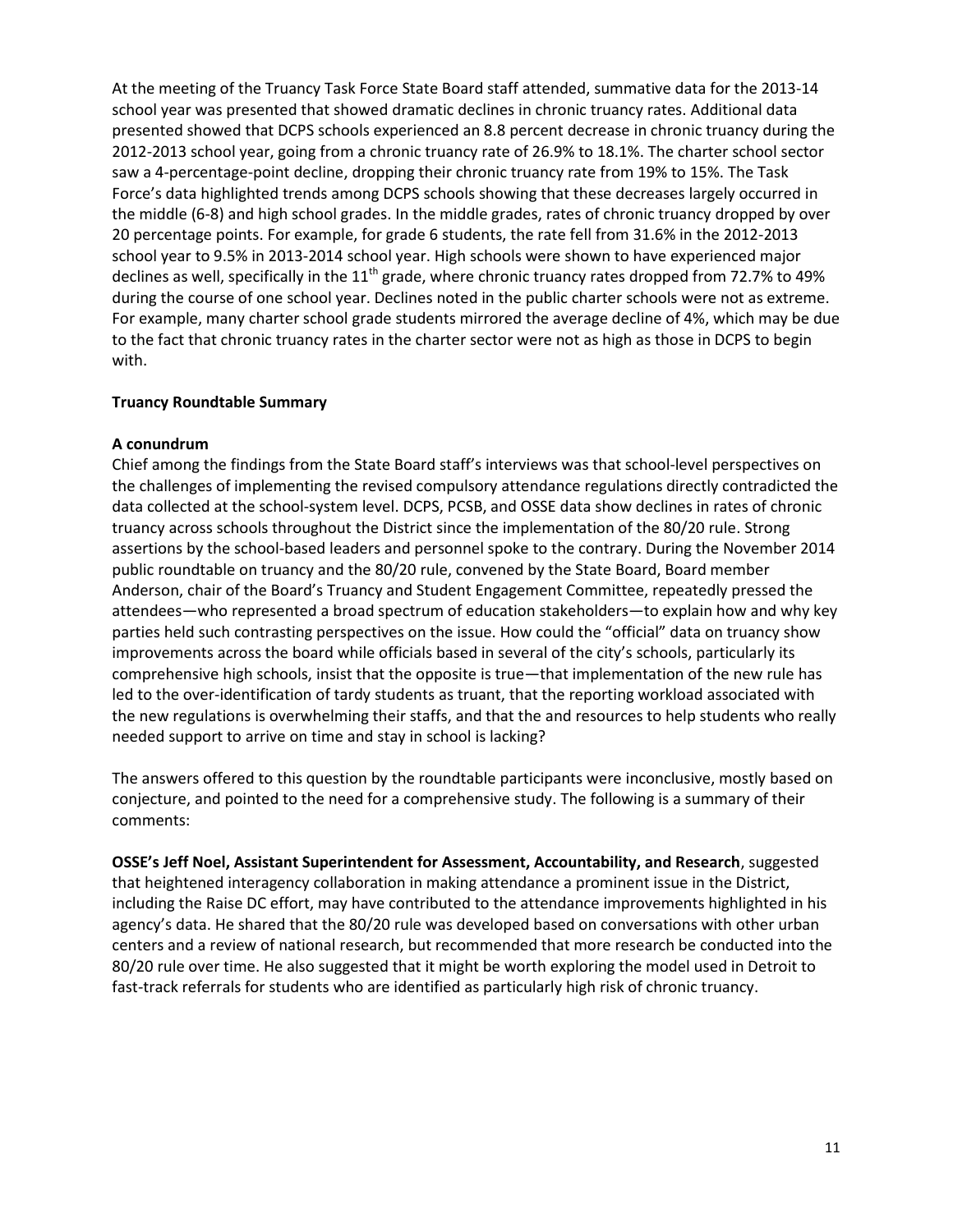**Christina Setlow, Director of Policy, Legislative, and Intergovernmental Affairs at OSSE** clarified the history around the laws that affect truancy in the District and what areas fall under OSSE's authority. She responded to some of the participants suggestions that the 80/20 rule be revised by noting that any changes to the attendance regulations could only be made by the DC Council and that OSSE's hands with regard to the Council's actions are tied in many respects. She noted that although OSSE has authority over the 80/20 rule because it is part of the regulations, any changes to those regulations would need to be approved by the State Board.

From the District-level perspective, **DCPS's Andrea Allen, Director of Attendance & Support Services**, explained that while DCPS will continue to issue automated truancy notification letters, her office will work more closely with the District Office of the Attorney General to reconnect students such as runaways and those who have been referred for court social services back to their schools so that they can re-enroll and achieve better attendance results.

**Arthur Fields, DCPS's Deputy Chief of the Office of Youth Engagement**, noted that many of the District's older (high school) students are sometimes placed in the role of a parent and made responsible for taking their siblings to school. He stated that he was aware that such students are often late to school and that if they miss one period as a result, they may feel a disincentive to stay for the rest of the school day since they will be marked absent. He further acknowledged the difficulties school staff face in determining whether to tell these students in that situation that they should come to school, but he encouraged school staff to work more closely with families to help students who must play almost a parent role, even though DCPS does not have sufficient staff to address this issue successfully. Mr. Fields echoed Principal Jackson's comments about providing expanded transportation options for students, but he also shared data from a pilot study that provided free Metro cards to DCPS students to determine how big a difference train subsidies could make on attendance. That study, he noted, suggested that most students do not want to ride on the city's Metro buses, and he concluded that a multifaceted approach is needed to address truancy and absenteeism in the District. .

The **PCSB's Tim Harwood** opined that the 80/20 rule did not appear to have led to higher truancy rates across the District according to reported data. He further stated since the rule was implemented his organization had become increasingly proactive about informing its schools about the changes and expectations associated with it and about holding them accountable for their truancy rates, thus contributing to truancy rate declines.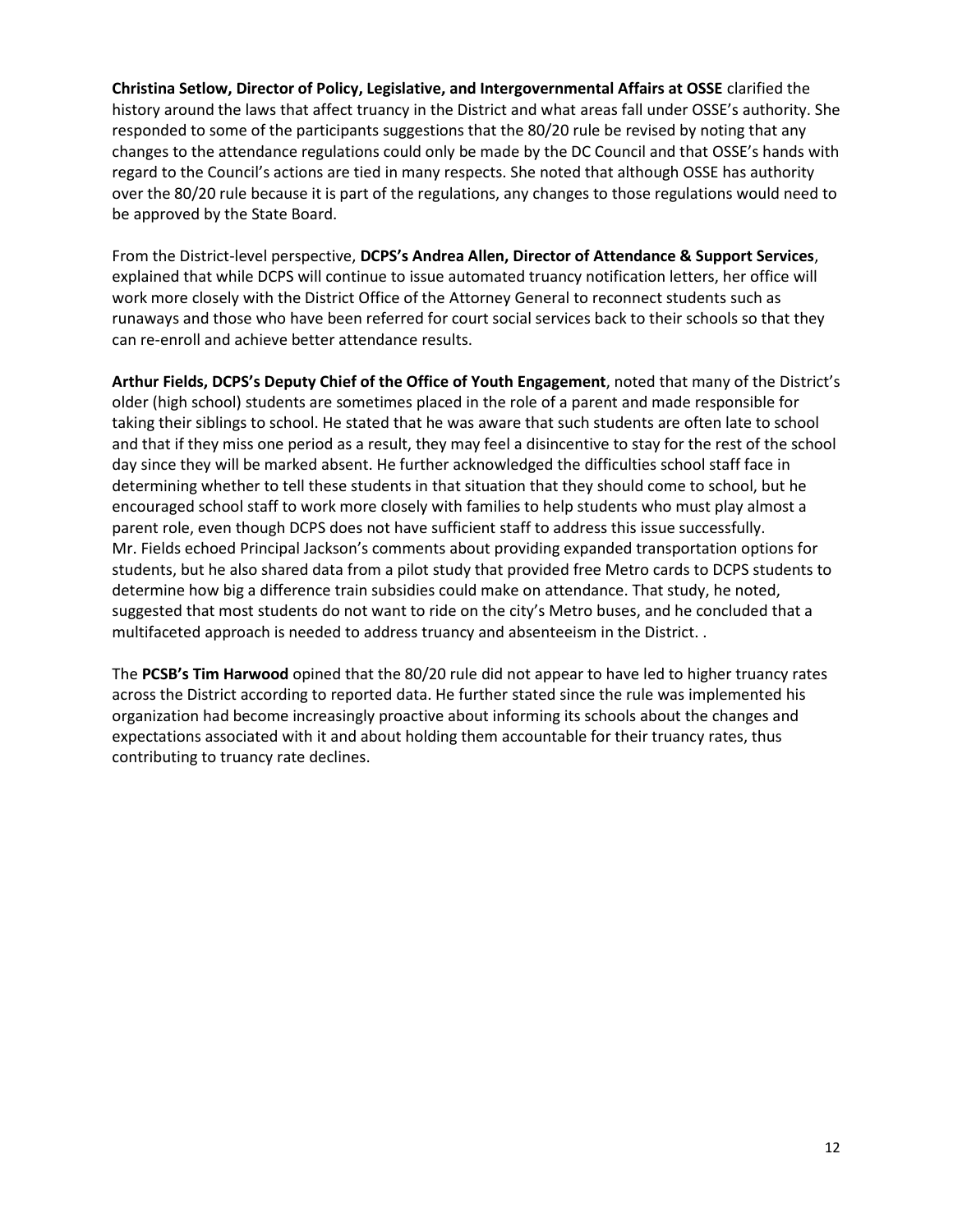**Stephen Jackson, principal of DCPS' Dunbar High School,** claimed that comprehensive high schools face serious problems with the 80/20 rule due particularly to the 4x4 scheduling structure at several of those schools. Under this structure, he noted, students who miss even one period have missed 25% of the day and therefore must be marked absent for the whole day. Given his school's significant tardiness levels, which he attributed to his students' and families' significant transportation, poverty, and other challenges, Dunbar faced higher than normal truancy rates, not declining ones. He asserted that this was the case, even though he has 10 to 15 staff people working on truancy-related issues on a daily basis, his school's SSTs meet with 5 to 10 parents each day, and his staff completes numerous home visits and court referrals each week. Mr. Jackson suggested that the District's new attendance rule be revised, noting that most other school jurisdictions nationwide use a 70/30 or 60/40 ratio. The 80/20 rule, in his experience in other school districts, simply does not make sense since some District students must miss a portion of the school day to attend doctor's appointments or other legitimate activities while other students need more support to get to and from school, and they should not be penalized for that. He also advocated for more holistic solutions to this issue such as free transportation for students on both Metro buses and trains. He noted that some Dunbar students must take two to three buses to get to and from school. He further suggested that schools offer students a hot, healthy breakfast each morning, made up of "real" food. If schools provide an environment where students know they will be fed and helped to get to and from school, he claimed, more students would come to school on time.

Principal Jackson's claims were echoed by **Bruce Jackson (no relation), Assistant Principal at Cardozo Education Campus**, who claimed that the 80/20 rule has also caused his school's truancy rate to increase. He asserted that the increase in identification of truant students has overwhelmed his staff, who must now spend their time completing CFSA and CCSD referrals rather than helping students.

Another DCPS school-level representative, **Quinn Flowers, a social worker at Roosevelt Senior High School**, said that the 80/20 rule is causing students who miss only one out of her school's four periods to be marked as absent. She maintained that the resulting higher absentee level is not an accurate representation of attendance at her school.

**Sharona Robinson, parent and president of the Ballou Senior High School PTSA** said that school attendance counselors have been buried in attendance and court social services paperwork since the 80/20 rule went into effect. She commented that school staff are increasingly challenged to complete the rule's new clerical compliance tasks and also find time to meet with families to develop individualized plans that address for student attendance. She indicated that parents have lacked information on the new rules and only find out about the changes after receive the "5-day letter" mandating their appearance at the school for a meeting to discuss attendance problems or a visit from the MPD about their children's truancy or absences. She concurred that students may not have an incentive to attend once they realize that they have missed 20% of the day and will be marked absent anyway. She also suggested that schools across the city were not being held to the same standards around what constitutes an excused absence.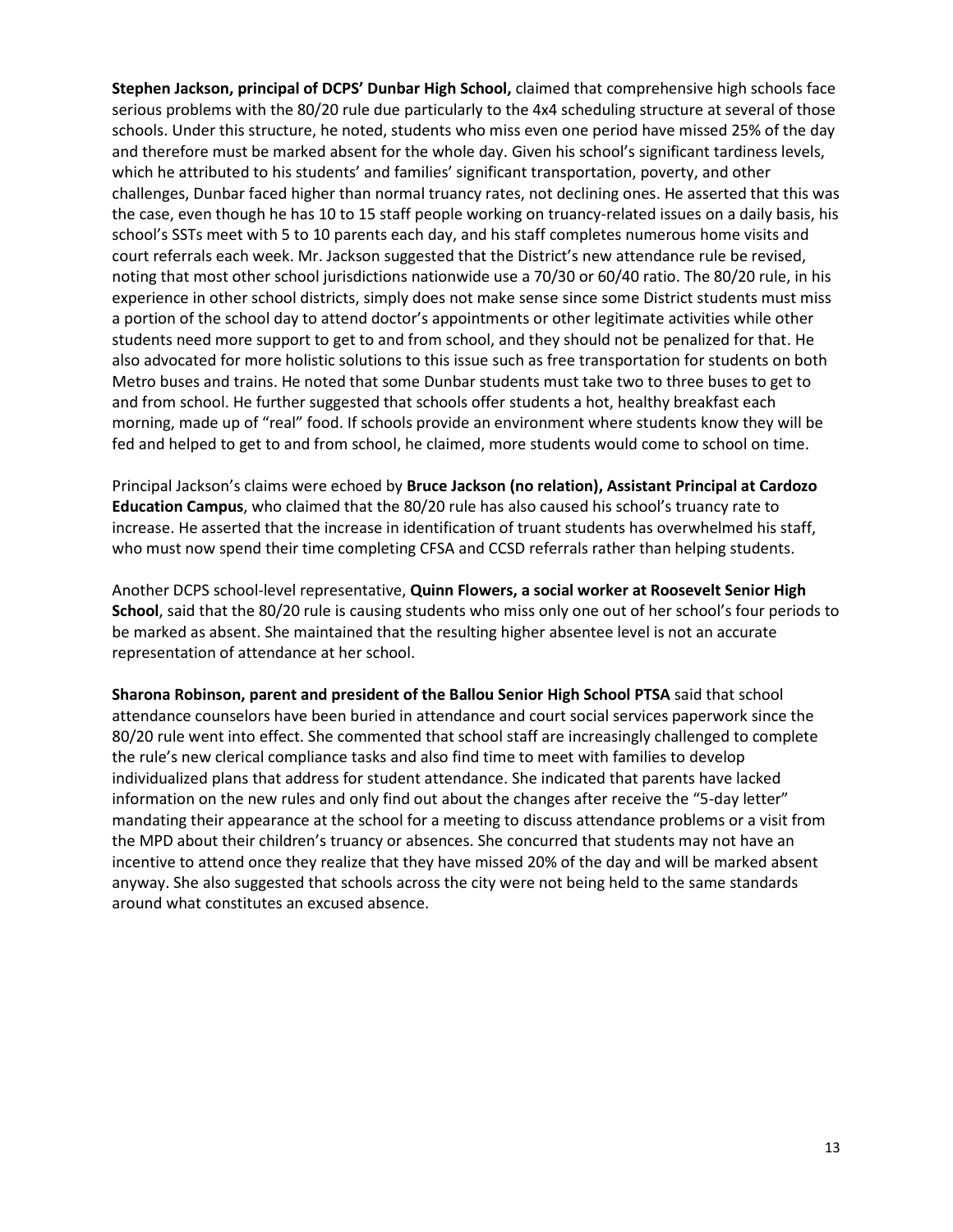**Arianna Rodriguez, representing the Maya Angelou Charter School,** posited that some charter schools may have broadened their excused-absences policies in response to the new rule. She also surmised the worst-case scenario echoed by many of the public school personnel: that some students may have just left school altogether rather than accumulate additional absences as a result of the new rule's application. She noted that runaway students create a particularly difficult compliance challenge under the 80/20 rule and that parents need reassurances that they will not be receiving a flood of automated notices or paperwork from the school regarding their children's absences after they have reported them as runaways. Rodriquez then posed a question: Should the schools spend time sending out automated letter or should they help families troubleshoot the issue? She responded by stating her belief that the 80/20 rule is an attempt to push the envelope in getting students to school on time and staying for the full day, but at the school level it is making it difficult for schools to identify which students are absent for high-risk reasons and which are not. She also stated that many service agencies are being flooded and made to figure out whether school attendance issues are related to transportation issues or to other substantial issues in the home that are preventing students from attending school.

Representing the education advocacy sector, **Tatisha West, of the Georgia Avenue Family Support Collaborative,** spoke up about her organization's relevant advocacy activities serving poor and Englishlanguage learning families faced with their children's truancy and absenteeism challenges. She shared perspectives on what her organization was seeing as trends in school-related absences among the populations it serves, notably big increases in kindergarten and first-grade enrollments especially among Latino parents. **Karen Wilson of the Southeast Family Strengthening Collaborative,** discussed the role her organization plays in providing services offered through the Justice Grants Administration's Show Up, Stand Out program, which provides case management and wraparound services to families with students who have accrued five to nine unexcused absences. She focused on the many issues that can impact student attendance, including homelessness, poverty, unemployment and mental health problems, and stressed the need for schools and school partners to provide creative incentives for students to come to school and stay in school.

**Tim Rivera, a staff attorney with Advocates for Justice in Education**, shared an example of a student he had represented whose attendance issues resulting from the new 10- and 15-day notification regulations (not the 80/20 rule specifically) took a very long time to be resolved. That student, he noted, had been placed out of state by the juvenile justice system and was then not allowed back into her public charter school in the next semester because her absences were not counted as excused. His perspectives were echoed by **AJE's Director of Legal Services and Advocacy, Rochanda Hiligh-Thomas**, who raised two additional concerns. She first questioned the policy some schools have adopted to the effect that three tardy arrivals equal one absence, noting that this fails to take into account how late students arrived to class. She also asked for clarification about the due-process procedures for parents to challenge students' tardiness or absences under the new rules. **(OSSE's Elisabeth Morse** responded to the latter question by explaining that each LEA has its own internal due-process procedures.)

**Katie Dunn, of DC Alliance of Youth Advocates** raised concerns that increasingly labeling children as truants, which she perceived as a by-product of the 80/20 rule, might cause additional problems for them in the juvenile justice system. She spoke about what she saw as the "ripple effect" the new regulations have had on other providers working in schools, such as afterschool programs. She noted, for example, that the PASS program is completely overwhelmed because schools do not have the administrative capacity to go through the list of truants such that the waiting list has reached nearly a thousand students. She maintained that the new truancy regulations have "jammed up" the entire system of education in the District of Columbia She also suggested that the new mayoral administration look into providing expanded Metro transportation incentives for students.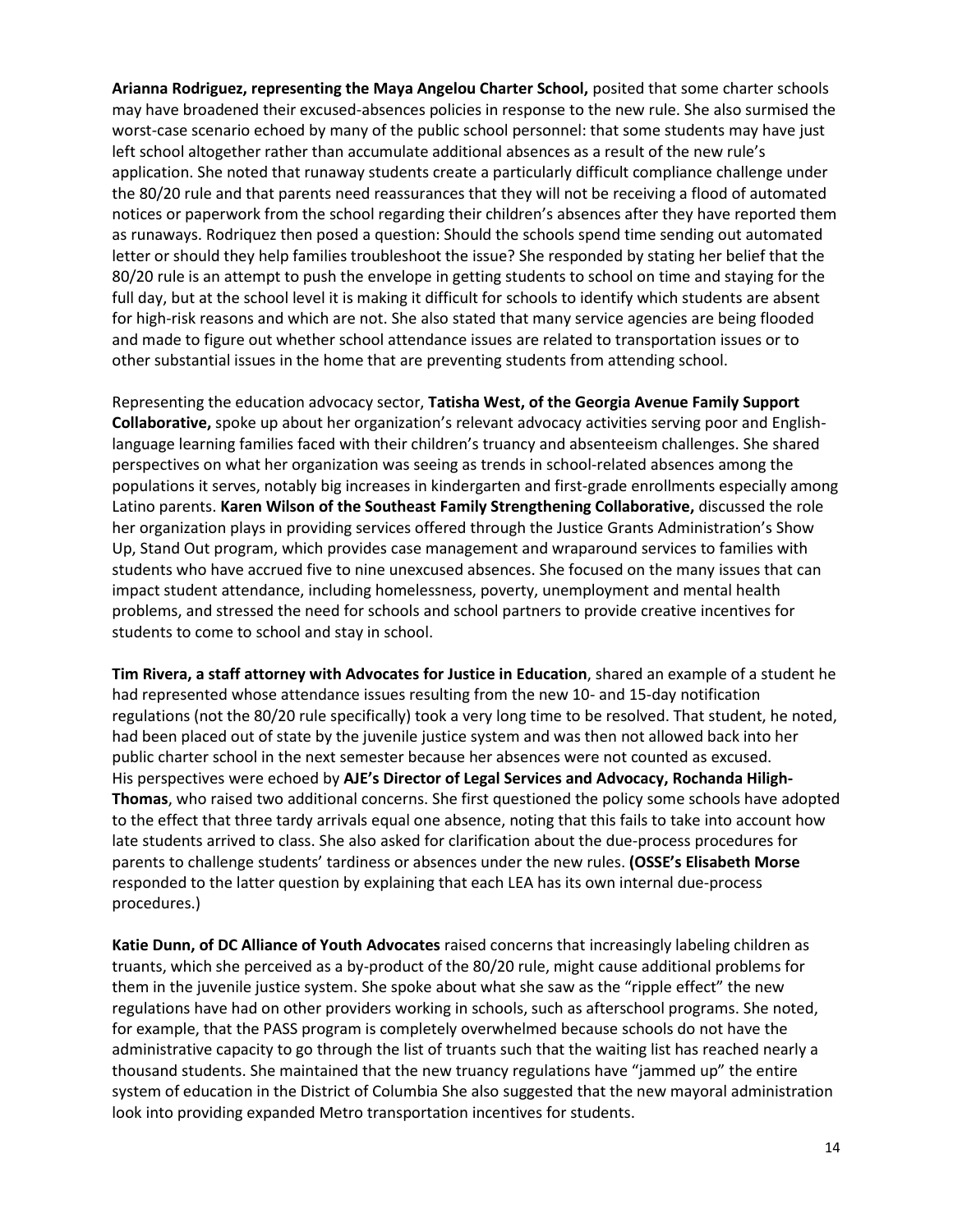**Alex Peerman of DC Lawyers for Youth** commented that neither the DC school systems nor court system have the capacity to serve the challenges presented by the 80/20 rule and the new attendance regulations. He argued that the Attendance Accountability Act has driven a large increase in the number of petitions for youth to be placed in need of supervision (PINS). He called for two solutions: provide more funding for early interventions and replace the 80/20 rule with a more feasible one.

A written statement, submitted in absentia by **Cathy Reilly, president of DC SHAPPE,** asserted that families, students, and school-level staff perceive the 80/20 rule as unfair because it equally punishes students who attend school for only a portion of the day and students who make no effort to attend at all. It also noted that many families have expressed concern that the list of excused absences specified in the new regulations is not inclusive of a number of legitimate reasons. The statement concluded by asking that the rule be changed to reflect a 60% rather than the 80% acceptable attendance level.

Other public stakeholders included **Sarah Louise Spence, a Ward 6 resident**. Ms. Spence indicated that she attended the roundtable to learn more about the history and origins of the policy and the problems the policy was meant to address.

**Sheila Carson Carr, ANC Commissioner (7F03**), added that DC's schoolchildren are being "burned" by the 80/20 rule, comparing the situation resulting from the new rule to the workplace setting. If adults were told that they would not get paid a day's wages if they worked only 80% of the day, she posited that no adult would stay on the job for that day. She also claimed that school climate plays a big part in truancy matters and that being identified as a truant is harmful rather than helpful for students because of the stigmas associated with that label. She urged quick action to fix the problems she believed were associated with the 80/20 rule.

**Karen Settles, ANC Commissioner (7F05**), suggested that students be included in conversations about the 80/20 rule and its impact, and recommended that the State Board use those conversations as opportunities to teach students how to challenge such rules through a collective process. She spoke to the sense of hopelessness she perceived among some DC youth that going to school will be of no use to them and suggested that the new rule may be adding to this perception. She talked about the difficulty some students face in re-enrolling in school after having been incarcerated, and called for the school systems to employ liaison personnel who can help those students. She also suggested that materials explaining the new rule be written in student- and parent-friendly language.

The November roundtable did not solve the puzzle of why truancy rates have decreased. Nor did it reconcile the differing perspectives about whether the challenges many schools seem to be facing with regard to implementing the new regulations are attributable to those regulations. The State Board and others participants did agreed, however, that additional and rigorous monitoring of the 80/20 rule's impact will be essential to determining if amendments must be made to the regulations governing truancy and absenteeism in the District. This will require additional consultation with relevant government agencies, including OSSE, the Deputy Mayor for Education, DCPS, PCSB, and other stakeholders to determine the level of support for amending the rule.

Any recommendation to amend the existing 80/20 rule will need to include sound rationale and evidence for why it must be changed, including an analysis of problems to be solved and how a change would ameliorate identified issues. The State Board would also need to consider the message it will be sending to the education sector and the public if it chooses to amend the rule and ultimately change the definition of present in District of Columbia schools.